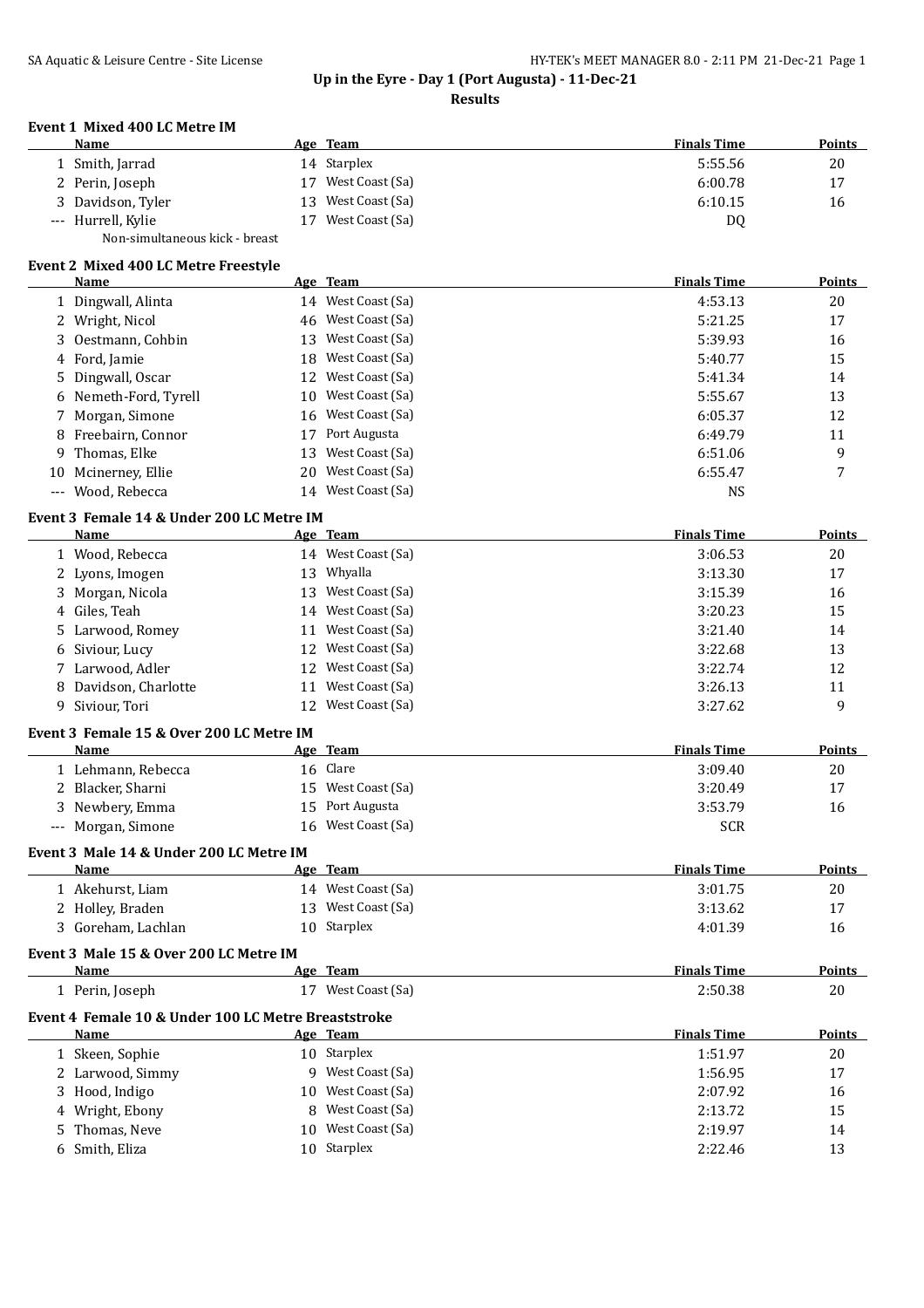|    | Name                                                       |    | Age Team                                                         | <b>Finals Time</b> | <b>Points</b> |
|----|------------------------------------------------------------|----|------------------------------------------------------------------|--------------------|---------------|
|    | 7 Jacobs, Kerryann                                         |    | 10 Whyalla                                                       | 2:29.30            | 12            |
|    | 8 Skeen, Annabelle                                         |    | 9 Starplex                                                       | 2:31.64            | 11            |
| 9  | Kannussaar, Laila                                          | 10 | West Coast (Sa)                                                  | 2:41.88            | 9             |
| 10 | Kannussaar, Evie                                           | 8  | West Coast (Sa)                                                  | 2:46.41            | 7             |
|    | Event 4 Male 10 & Under 100 LC Metre Breaststroke          |    |                                                                  |                    |               |
|    | Name                                                       |    | Age Team                                                         | <b>Finals Time</b> | <b>Points</b> |
|    | 1 Nemeth-Ford, Tyrell                                      |    | 10 West Coast (Sa)                                               | 1:53.05            | 20            |
|    | 2 Siviour, Dustin                                          |    | 9 West Coast (Sa)                                                | 1:55.01            | 17            |
|    | 3 Wright, Bradley                                          | 10 | West Coast (Sa)                                                  | 2:02.84            | 16            |
|    | 4 Wood, Jacob                                              |    | 10 West Coast (Sa)                                               | 2:28.49            | 15            |
| 5. | Dingwall, Eddy                                             |    | 9 West Coast (Sa)                                                | 2:40.20            | 14            |
|    | Event 5 Female 11-14 100 LC Metre Breaststroke             |    |                                                                  |                    |               |
|    | Name                                                       |    | Age Team                                                         | <b>Finals Time</b> | <b>Points</b> |
|    | 1 Wood, Rebecca                                            |    | 14 West Coast (Sa)                                               | 1:36.12            | 20            |
|    | 2 Giles, Teah                                              |    | 14 West Coast (Sa)                                               | 1:40.47            | 17            |
| 3  | Thomas, Elke                                               |    | 13 West Coast (Sa)                                               | 1:41.89            | 16            |
| 4  | Siviour, Lucy                                              |    | 12 West Coast (Sa)                                               | 1:43.86            | 15            |
| 5  | Davidson, Charlotte                                        |    | 11 West Coast (Sa)                                               | 1:44.89            | 14            |
| 6  | Larwood, Adler                                             |    | 12 West Coast (Sa)                                               | 1:47.37            | 13            |
| 7  | Siviour, Tori                                              |    | 12 West Coast (Sa)                                               | 1:47.86            | 12            |
| 8  | Hook, Ruby                                                 |    | 12 Crystal Brook                                                 | 1:48.55            | 11            |
| 9  | Larwood, Romey                                             |    | 11 West Coast (Sa)                                               | 1:48.80            | 9             |
| 10 | Goreham, Chelsea                                           |    | 12 Starplex                                                      | 1:58.64            | 7             |
| 11 | Colson, Ailani                                             | 13 | Port Augusta                                                     | 2:01.53            | 6             |
| 12 | Luckett, Taleetha                                          | 12 | Whyalla                                                          | 2:02.63            | 5             |
| 13 | Hannaford, Layla                                           | 12 | Whyalla                                                          | 2:03.71            | 4             |
|    | --- McInerney, Maggie                                      |    | 11 West Coast (Sa)                                               | DQ                 |               |
|    |                                                            |    | Incomplete stroke cycle other than one pull followed by one kick |                    |               |
|    | Event 5 Female 15 & Over 100 LC Metre Breaststroke<br>Name |    | Age Team                                                         | <b>Finals Time</b> | <b>Points</b> |
|    | 1 Hurrell, Kylie                                           |    | 17 West Coast (Sa)                                               | 1:23.17            | 20            |
|    | 2 Lehmann, Rebecca                                         |    | 16 Clare                                                         | 1:36.28            | 17            |
|    | --- Gerritsen, Greer                                       |    | 18 West Coast (Sa)                                               | <b>NS</b>          |               |
|    | --- Fettke, Ella                                           |    | 15 Gawler                                                        | <b>NS</b>          |               |
|    | Event 5 Male 11-14 100 LC Metre Breaststroke               |    |                                                                  |                    |               |
|    | Name                                                       |    | Age Team                                                         | <b>Finals Time</b> | <b>Points</b> |
|    | 1 Oestmann, Kye                                            |    | 14 West Coast (Sa)                                               | 1:26.47            | 20            |
|    | 2 Akehurst, Liam                                           |    | 14 West Coast (Sa)                                               | 1:31.27            | 17            |
| 3  | Davidson, Tyler                                            |    | 13 West Coast (Sa)                                               | 1:33.44            | 16            |
| 4  | Oestmann, Cohbin                                           | 13 | West Coast (Sa)                                                  | 1:36.77            | 15            |
| 5  | Dingwall, Oscar                                            |    | 12 West Coast (Sa)                                               | 1:38.48            | 14            |
| 6  | Harris, Toby                                               |    | 11 West Coast (Sa)                                               | 1:42.09            | 13            |
| 7  | Smart, Isaac                                               |    | 13 Crystal Brook                                                 | 1:42.50            | 12            |
| 8  | Freebairn, Lachlan                                         |    | 12 Port Augusta                                                  | 1:52.48            | 11            |
| 9  | Court, Riley                                               |    | 11 Port Pirie                                                    | 2:03.65            | 9             |
| 10 | Colson, Darius                                             |    | 14 Port Augusta                                                  | 2:07.56            | $\sqrt{ }$    |
|    | Event 5 Male 15 & Over 100 LC Metre Breaststroke           |    |                                                                  |                    |               |
|    | <b>Name</b>                                                |    | Age Team                                                         | <b>Finals Time</b> | <b>Points</b> |
|    | 1 Perin, Joseph                                            |    | 17 West Coast (Sa)                                               | 1:27.11            | 20            |
|    | 2 Freebairn, Connor                                        |    | 17 Port Augusta                                                  | 1:44.43            | 17            |
|    | --- Krikke, Jordi                                          |    | 18 West Coast (Sa)                                               | <b>NS</b>          |               |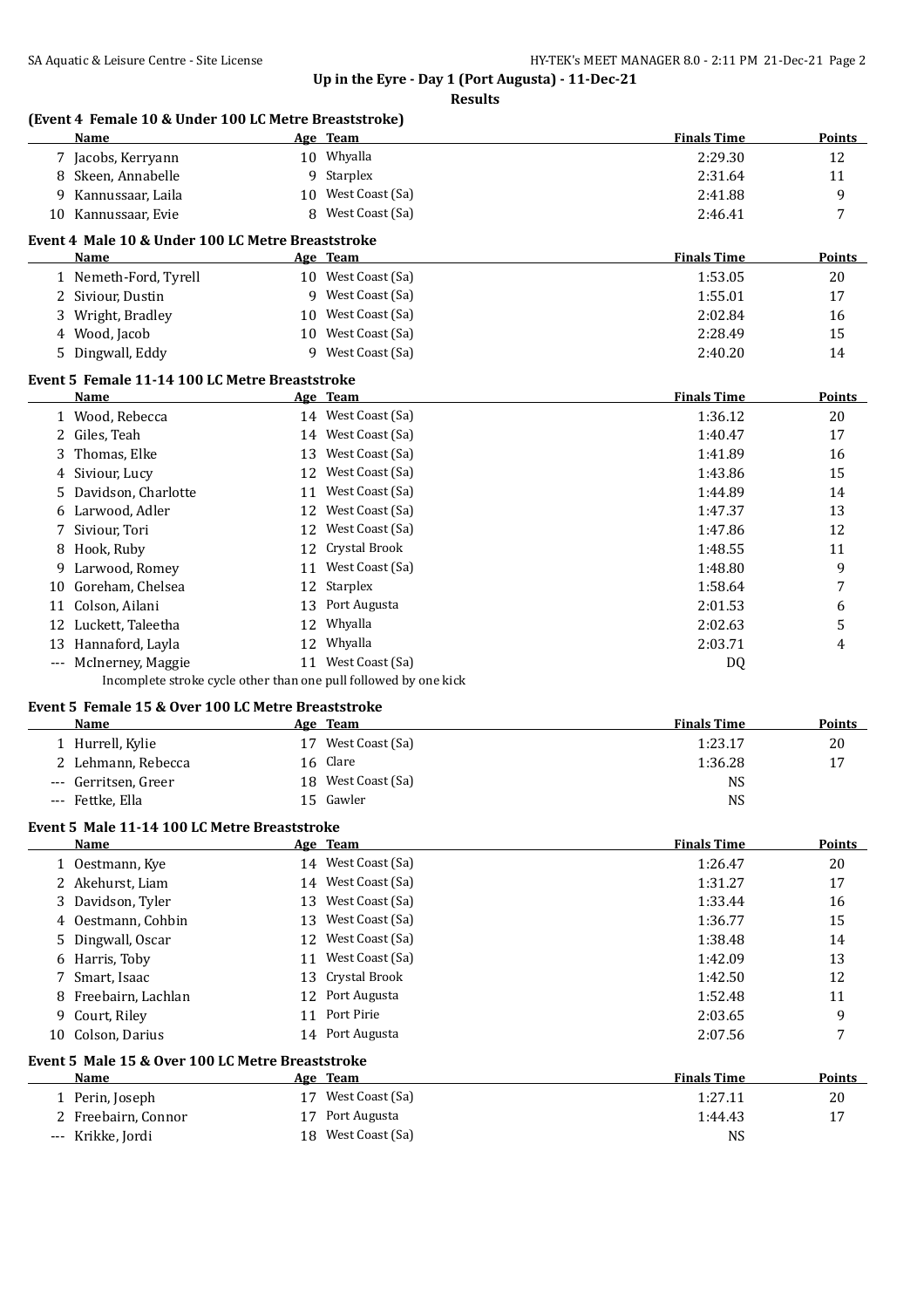**Results**

# **Event 7 Female 8 & Under 50 LC Metre Butterfly**

|    | Name                                               |    | Age Team                       | <b>Finals Time</b> | <b>Points</b> |
|----|----------------------------------------------------|----|--------------------------------|--------------------|---------------|
|    | 1 Wright, Ebony                                    |    | 8 West Coast (Sa)              | 1:00.32            | 20            |
|    | Event 7 Female 9-10 50 LC Metre Butterfly          |    |                                |                    |               |
|    | Name                                               |    | Age Team                       | <b>Finals Time</b> | Points        |
|    | 1 Larwood, Simmy                                   |    | 9 West Coast (Sa)              | 48.96              | 20            |
|    | 2 Skeen, Sophie                                    | 10 | Starplex                       | 49.61              | 17            |
| 3  | Cragg-sapsford, Sybella                            | 10 | West Coast (Sa)                | 54.59              | 16            |
|    | 4 Kannussaar, Laila                                | 10 | West Coast (Sa)                | 1:06.32            | 15            |
|    | 5 Thomas, Neve                                     |    | 10 West Coast (Sa)             | 1:10.94            | 14            |
|    | Event 7 Male 9-10 50 LC Metre Butterfly            |    |                                |                    |               |
|    | Name                                               |    | Age Team                       | <b>Finals Time</b> | <b>Points</b> |
|    | 1 Nemeth-Ford, Tyrell                              |    | 10 West Coast (Sa)             | 41.59              | 20            |
|    | 2 Goreham, Lachlan                                 |    | 10 Starplex                    | 50.28              | 17            |
|    | 3 Wright, Bradley                                  |    | 10 West Coast (Sa)             | 50.59              | 16            |
|    | 4 Dingwall, Eddy                                   |    | 9 West Coast (Sa)              | 1:27.09            | 15            |
|    | --- Wood, Jacob                                    | 10 | West Coast (Sa)                | <b>SCR</b>         |               |
|    | Event 8 Female 11-12 50 LC Metre Butterfly         |    |                                |                    |               |
|    | Name                                               |    | Age Team                       | <b>Finals Time</b> | <b>Points</b> |
|    | 1 Davidson, Charlotte                              |    | 11 West Coast (Sa)             | 41.45              | 20            |
|    | 2 McInerney, Maggie                                |    | 11 West Coast (Sa)             | 44.16              | 17            |
|    | 3 Larwood, Romey                                   |    | 11 West Coast (Sa)             | 44.69              | 16            |
|    | 4 Siviour, Tori                                    |    | 12 West Coast (Sa)             | 46.05              | 15            |
| 5. | Siviour, Lucy                                      |    | 12 West Coast (Sa)             | 46.47              | 14            |
|    | 6 Larwood, Adler                                   |    | 12 West Coast (Sa)             | 47.41              | 13            |
|    |                                                    |    |                                |                    |               |
|    | Event 8 Female 13-14 50 LC Metre Butterfly<br>Name |    | Age Team                       | <b>Finals Time</b> | <b>Points</b> |
|    | 1 Kelsh, Tahni                                     |    | 13 West Coast (Sa)             | 33.12              | 20            |
|    | 2 Dingwall, Alinta                                 |    | 14 West Coast (Sa)             | 33.14              | 17            |
|    | 3 Wood, Rebecca                                    |    | 14 West Coast (Sa)             | 37.70              | 16            |
|    |                                                    |    | 14 Port Augusta                | 39.88              | 15            |
|    | 4 Hancock, Ruby                                    |    | 14 Whyalla                     |                    |               |
| 5  | Smith, Matilda                                     |    | 13 West Coast (Sa)             | 42.67              | 14            |
| 6  | Thomas, Elke<br>7 Giles, Teah                      |    | 14 West Coast (Sa)             | 45.26              | 13            |
|    |                                                    |    |                                | 46.83              | 12            |
|    | Event 8 Female 15-16 50 LC Metre Butterfly         |    |                                |                    |               |
|    | <u>Name</u>                                        |    | Age Team                       | <b>Finals Time</b> | <b>Points</b> |
|    | 1 Lehmann, Rebecca                                 |    | 16 Clare                       | 38.18              | 20            |
|    | 2 Young, Macy                                      |    | 16 Clare                       | 40.50              | 17            |
|    | Event 8 Female 17 & Over 50 LC Metre Butterfly     |    |                                |                    |               |
|    | Name                                               |    | Age Team                       | <b>Finals Time</b> | <b>Points</b> |
|    | 1 Smart, Chloe                                     |    | 22 Crystal Brook               | 36.37              | 20            |
|    | 2 Ford, Jamie                                      |    | 18 West Coast (Sa)             | 36.62              | 17            |
|    | 3 Nicolson, Jordyn                                 |    | 18 Crystal Brook               | 47.31              | 16            |
|    | Event 8 Male 11-12 50 LC Metre Butterfly           |    |                                |                    |               |
|    | Name                                               |    | Age Team                       | <b>Finals Time</b> | <b>Points</b> |
|    | 1 Dingwall, Oscar                                  |    | 12 West Coast (Sa)             | 38.04              | 20            |
|    | Event 8 Male 13-14 50 LC Metre Butterfly           |    |                                |                    |               |
|    | Name                                               |    | Age Team<br>13 West Coast (Sa) | <b>Finals Time</b> | <b>Points</b> |
|    | 1 Kutny, Edward                                    |    |                                | 33.93              | 20            |
|    | 2 Davidson, Tyler                                  |    | 13 West Coast (Sa)             | 35.68              | 17            |
|    | 3 Holley, Braden                                   |    | 13 West Coast (Sa)             | 44.16              | 16            |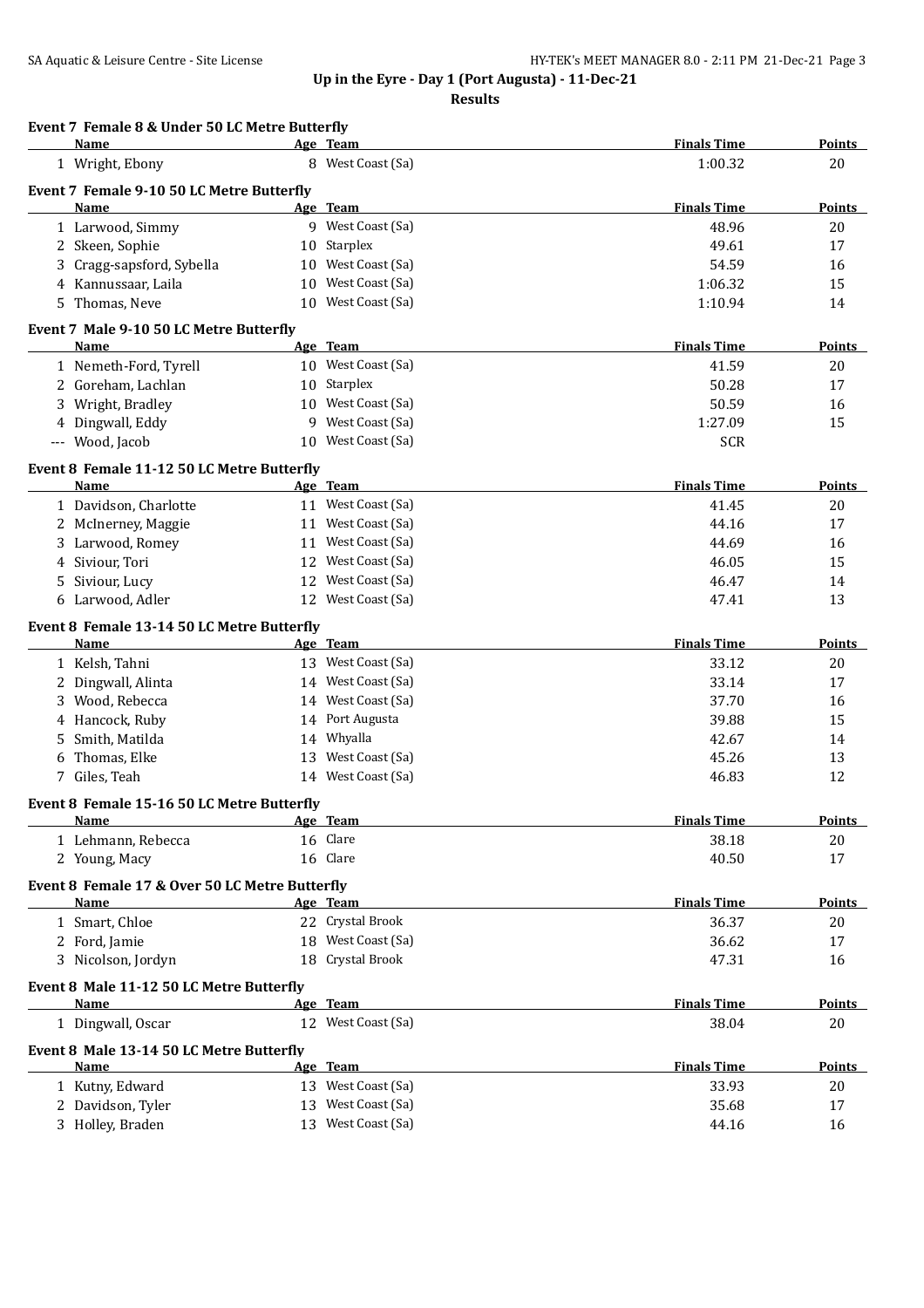| (Event 8 Male 13-14 50 LC Metre Butterfly)           |                              |                             |                     |
|------------------------------------------------------|------------------------------|-----------------------------|---------------------|
| Name                                                 | Age Team                     | <b>Finals Time</b>          | Points              |
| 4 Dunn, Justin                                       | 13 West Coast (Sa)           | 46.01                       | 15                  |
| Event 8 Male 15-16 50 LC Metre Butterfly<br>Name     |                              |                             |                     |
| 1 Smart, Max                                         | Age Team<br>16 Crystal Brook | <b>Finals Time</b><br>33.96 | <b>Points</b><br>20 |
|                                                      |                              |                             |                     |
| Event 8 Male 17 & Over 50 LC Metre Butterfly<br>Name | Age Team                     | <b>Finals Time</b>          | Points              |
| 1 Adams, Harrison                                    | 19 West Coast (Sa)           | 30.29                       | 20                  |
| 2 Weatherley, Joshua                                 | 21 Clare                     | 31.72                       | 17                  |
| 3 Perin, Joseph                                      | 17 West Coast (Sa)           | 32.15                       | 16                  |
| Event 9 Female 14 & Under 200 LC Metre Backstroke    |                              |                             |                     |
| Name                                                 | Age Team                     | <b>Finals Time</b>          | <b>Points</b>       |
| 1 Lyons, Imogen                                      | 13 Whyalla                   | 3:12.96                     | 20                  |
| 2 Hancock, Ruby                                      | 14 Port Augusta              | 3:26.53                     | 17                  |
| --- Wood, Rebecca                                    | 14 West Coast (Sa)           | <b>NS</b>                   |                     |
| Event 9 Female 15 & Over 200 LC Metre Backstroke     |                              |                             |                     |
| <b>Name</b>                                          | Age Team                     | <b>Finals Time</b>          | <b>Points</b>       |
| 1 Ford, Jamie                                        | 18 West Coast (Sa)           | 3:11.67                     | 20                  |
| Event 9 Male 14 & Under 200 LC Metre Backstroke      |                              |                             |                     |
| Name                                                 | Age Team                     | <b>Finals Time</b>          | Points              |
| 1 Oestmann, Cohbin                                   | 13 West Coast (Sa)           | 2:54.35                     | 20                  |
| 2 Davidson, Tyler                                    | 13 West Coast (Sa)           | 2:54.82                     | 17                  |
| 3 Holley, Braden                                     | 13 West Coast (Sa)           | 3:12.60                     | 16                  |
| 4 Hood, Beau                                         | 12 West Coast (Sa)           | 3:15.62                     | 15                  |
| Event 9 Male 15 & Over 200 LC Metre Backstroke       |                              |                             |                     |
| Name                                                 | Age Team                     | <b>Finals Time</b>          | Points              |
| 1 Perin, Joseph                                      | 17 West Coast (Sa)           | 2:51.40                     | 20                  |
| Event 10 Female 14 & Under 200 LC Metre Butterfly    |                              |                             |                     |
| Name                                                 | Age Team                     | <b>Finals Time</b>          | <b>Points</b>       |
| 1 Kelsh, Tahni                                       | 13 West Coast (Sa)           | 2:58.98                     | 20                  |
| 2 Larwood, Romey                                     | 11 West Coast (Sa)           | 4:10.53                     | 17                  |
| Event 11 Female 14 & Under 200 LC Metre Breaststroke |                              |                             |                     |
| Name                                                 | <u>Age Team</u>              | <b>Finals Time</b>          | <u>Points</u>       |
| Dingwall, Alinta                                     | 14 West Coast (Sa)           | 3:06.37                     | 20                  |
| 2 Wood, Rebecca                                      | 14 West Coast (Sa)           | 3:27.69                     | 17                  |
| Giles, Teah<br>3                                     | West Coast (Sa)<br>14        | 3:33.32                     | 16                  |
| Thomas, Elke<br>4                                    | 13 West Coast (Sa)           | 3:46.95                     | 15                  |
| Goreham, Chelsea<br>5.                               | Starplex<br>12               | 4:12.01                     | 14                  |
| 6 Hood, Indigo                                       | 10 West Coast (Sa)           | 4:38.24                     | 13                  |
| Event 11 Female 15 & Over 200 LC Metre Breaststroke  |                              |                             |                     |
| Name                                                 | Age Team                     | <b>Finals Time</b>          | <b>Points</b>       |
| 1 Hurrell, Kylie                                     | 17 West Coast (Sa)           | 3:00.86                     | 20                  |
| 2 Morgan, Simone                                     | West Coast (Sa)<br>16        | 3:32.40                     | 17                  |
| --- Fettke, Ella                                     | 15 Gawler                    | <b>NS</b>                   |                     |
| Event 11 Male 14 & Under 200 LC Metre Breaststroke   |                              |                             |                     |
| Name                                                 | Age Team                     | <b>Finals Time</b>          | <b>Points</b>       |
| 1 Oestmann, Kye                                      | 14 West Coast (Sa)           | 3:14.29                     | 20                  |
| 2 Smith, Jarrad                                      | 14 Starplex                  | 3:15.56                     | 17                  |
| Oestmann, Cohbin<br>3                                | 13 West Coast (Sa)           | 3:27.47                     | 16                  |
| 4 Freebairn, Lachlan                                 | 12 Port Augusta              | 4:04.83                     | 15                  |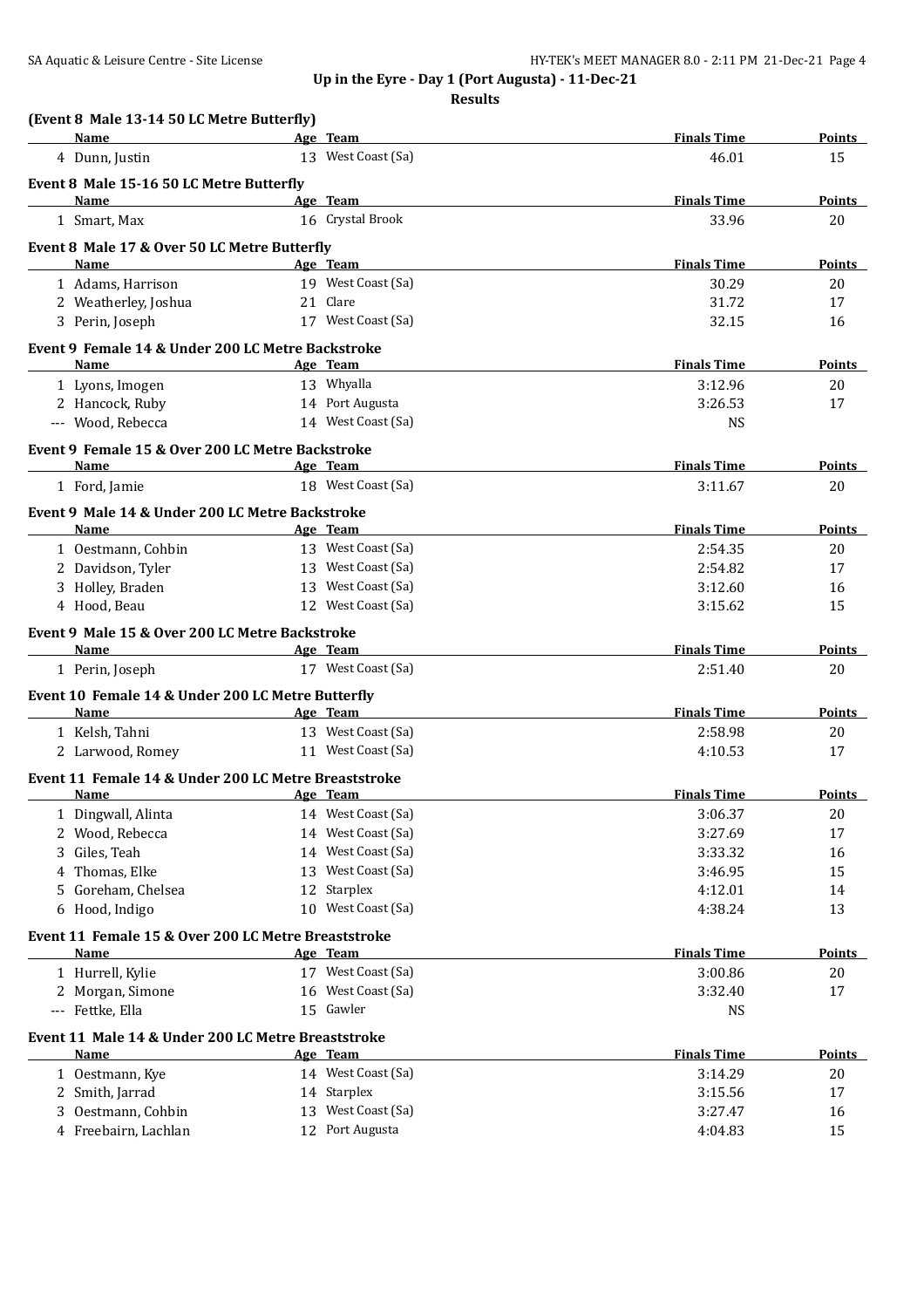| Points        | <b>Finals Time</b> | Age Team                                                                                                                                       |                            | (Event 11 Male 14 & Under 200 LC Metre Breaststroke)<br><b>Name</b>                                                                                                             |                               |
|---------------|--------------------|------------------------------------------------------------------------------------------------------------------------------------------------|----------------------------|---------------------------------------------------------------------------------------------------------------------------------------------------------------------------------|-------------------------------|
| 14            | 4:45.10            | 10 Starplex                                                                                                                                    |                            | 5 Goreham, Lachlan                                                                                                                                                              |                               |
|               | NS                 | 12 West Coast (Sa)                                                                                                                             |                            | --- Dingwall, Oscar                                                                                                                                                             |                               |
|               |                    |                                                                                                                                                |                            |                                                                                                                                                                                 |                               |
|               |                    |                                                                                                                                                |                            | Event 11 Male 15 & Over 200 LC Metre Breaststroke                                                                                                                               |                               |
| Points        | <b>Finals Time</b> | Age Team                                                                                                                                       |                            | Name                                                                                                                                                                            |                               |
| 20            | 3:47.19            | 17 Port Augusta                                                                                                                                |                            | 1 Freebairn, Connor                                                                                                                                                             |                               |
|               | <b>NS</b>          | 17 West Coast (Sa)                                                                                                                             |                            | --- Perin, Joseph                                                                                                                                                               |                               |
|               |                    |                                                                                                                                                |                            | Event 12 Female 8 & Under 50 LC Metre Freestyle                                                                                                                                 |                               |
| Points        | <b>Finals Time</b> | Age Team                                                                                                                                       |                            | <b>Name</b>                                                                                                                                                                     |                               |
| 20            | 47.82              | 8 West Coast (Sa)                                                                                                                              |                            | 1 Wright, Ebony                                                                                                                                                                 |                               |
| 17            | 55.06              | 8 West Coast (Sa)                                                                                                                              |                            | 2 Kannussaar, Evie                                                                                                                                                              |                               |
|               |                    |                                                                                                                                                |                            | Event 12 Female 9-10 50 LC Metre Freestyle                                                                                                                                      |                               |
| Points        | <b>Finals Time</b> | Age Team                                                                                                                                       |                            | Name                                                                                                                                                                            |                               |
| 20            | 38.84              | 10 Starplex                                                                                                                                    |                            | 1 Skeen, Sophie                                                                                                                                                                 |                               |
| 17            | 41.13              | 10 Whyalla                                                                                                                                     |                            | 2 Murray, Marcia                                                                                                                                                                |                               |
| 16            | 41.67              | 10 West Coast (Sa)                                                                                                                             |                            | 3 Cragg-sapsford, Sybella                                                                                                                                                       |                               |
| 15            | 41.92              | 10 West Coast (Sa)                                                                                                                             |                            | 4 Freeman, Lily                                                                                                                                                                 |                               |
| 14            | 43.46              | 9 West Coast (Sa)                                                                                                                              |                            | 5 Larwood, Simmy                                                                                                                                                                |                               |
| 13            | 45.38              | West Coast (Sa)                                                                                                                                | 10                         | Kannussaar, Laila                                                                                                                                                               | 6                             |
| 12            | 49.80              | 10 West Coast (Sa)                                                                                                                             |                            | 7 Thomas, Neve                                                                                                                                                                  |                               |
| 11            | 50.93              | 9 Whyalla                                                                                                                                      |                            | 8 Acton, Elise                                                                                                                                                                  |                               |
| 9             | 59.97              | 9 Starplex                                                                                                                                     |                            | 9 Skeen, Annabelle                                                                                                                                                              |                               |
|               |                    |                                                                                                                                                |                            |                                                                                                                                                                                 |                               |
| <b>Points</b> | <b>Finals Time</b> |                                                                                                                                                |                            | Event 12 Male 8 & Under 50 LC Metre Freestyle<br>Name                                                                                                                           |                               |
|               |                    | Age Team<br>Whyalla                                                                                                                            |                            |                                                                                                                                                                                 |                               |
| 20            | 55.89              | Jamestown                                                                                                                                      | 8<br>8                     | 1 Jacobs, Elias                                                                                                                                                                 |                               |
| 17            | 1:06.57            |                                                                                                                                                |                            | 2 Cadzow, Jack                                                                                                                                                                  |                               |
|               |                    |                                                                                                                                                |                            | Event 12 Male 9-10 50 LC Metre Freestyle                                                                                                                                        |                               |
| Points        | <b>Finals Time</b> | Age Team                                                                                                                                       |                            | Name                                                                                                                                                                            |                               |
| 20            | 35.68              | 10 West Coast (Sa)                                                                                                                             |                            | 1 Nemeth-Ford, Tyrell                                                                                                                                                           |                               |
| 17            | 39.75              | 10 Starplex                                                                                                                                    |                            | 2 Goreham, Lachlan                                                                                                                                                              |                               |
| 16            | 41.72              | 10 West Coast (Sa)                                                                                                                             |                            | Wright, Bradley                                                                                                                                                                 | 3                             |
| 15            | 42.05              | 9 West Coast (Sa)                                                                                                                              |                            | 4 Siviour, Dustin                                                                                                                                                               |                               |
| 14            | 46.28              | 10 West Coast (Sa)                                                                                                                             |                            | Wood, Jacob                                                                                                                                                                     | 5.                            |
| 13            | 46.86              | 10 Whyalla                                                                                                                                     |                            | 6 Wright, Xavier                                                                                                                                                                |                               |
| 12            | 48.02              | 9 West Coast (Sa)                                                                                                                              |                            | 7 Dingwall, Eddy                                                                                                                                                                |                               |
| 11            | 58.75              | 9 Port Pirie                                                                                                                                   |                            | 8 Court, Tyler                                                                                                                                                                  |                               |
|               |                    |                                                                                                                                                |                            | Event 13 Female 11-12 50 LC Metre Freestyle                                                                                                                                     |                               |
| <b>Points</b> | <b>Finals Time</b> | Age Team                                                                                                                                       |                            | Name                                                                                                                                                                            |                               |
| 20            | 33.51              | 11 West Coast (Sa)                                                                                                                             |                            | 1 Davidson, Charlotte                                                                                                                                                           |                               |
| 17            | 36.72              | West Coast (Sa)                                                                                                                                | 12                         | 2 Larwood, Adler                                                                                                                                                                |                               |
| 16            | 36.97              | West Coast (Sa)                                                                                                                                | 12                         | Siviour, Tori                                                                                                                                                                   | 3.                            |
| 15            | 36.98              |                                                                                                                                                |                            |                                                                                                                                                                                 |                               |
| 14            | 37.32              |                                                                                                                                                |                            |                                                                                                                                                                                 |                               |
| 13            | 37.47              |                                                                                                                                                |                            |                                                                                                                                                                                 |                               |
| 12            | 37.80              |                                                                                                                                                |                            |                                                                                                                                                                                 |                               |
| 11            | 38.07              |                                                                                                                                                |                            |                                                                                                                                                                                 |                               |
| 9             | 39.32              |                                                                                                                                                |                            |                                                                                                                                                                                 |                               |
| 7             | 40.17              |                                                                                                                                                |                            |                                                                                                                                                                                 |                               |
|               | 43.04              |                                                                                                                                                |                            |                                                                                                                                                                                 |                               |
| 6<br>5        | 54.23              |                                                                                                                                                |                            |                                                                                                                                                                                 |                               |
|               |                    |                                                                                                                                                |                            |                                                                                                                                                                                 |                               |
|               |                    | West Coast (Sa)<br>West Coast (Sa)<br>West Coast (Sa)<br>Crystal Brook<br>Whyalla<br>11 Jamestown<br>12 Whyalla<br>12 Starplex<br>11 Jamestown | 11<br>12<br>11<br>12<br>12 | 4 Larwood, Romey<br>Siviour, Lucy<br>McInerney, Maggie<br>7 Hook, Ruby<br>Hannaford, Layla<br>Cadzow, Georgia<br>Luckett, Taleetha<br>Goreham, Chelsea<br>12 Sangster, Georgina | 5.<br>6<br>8<br>9<br>10<br>11 |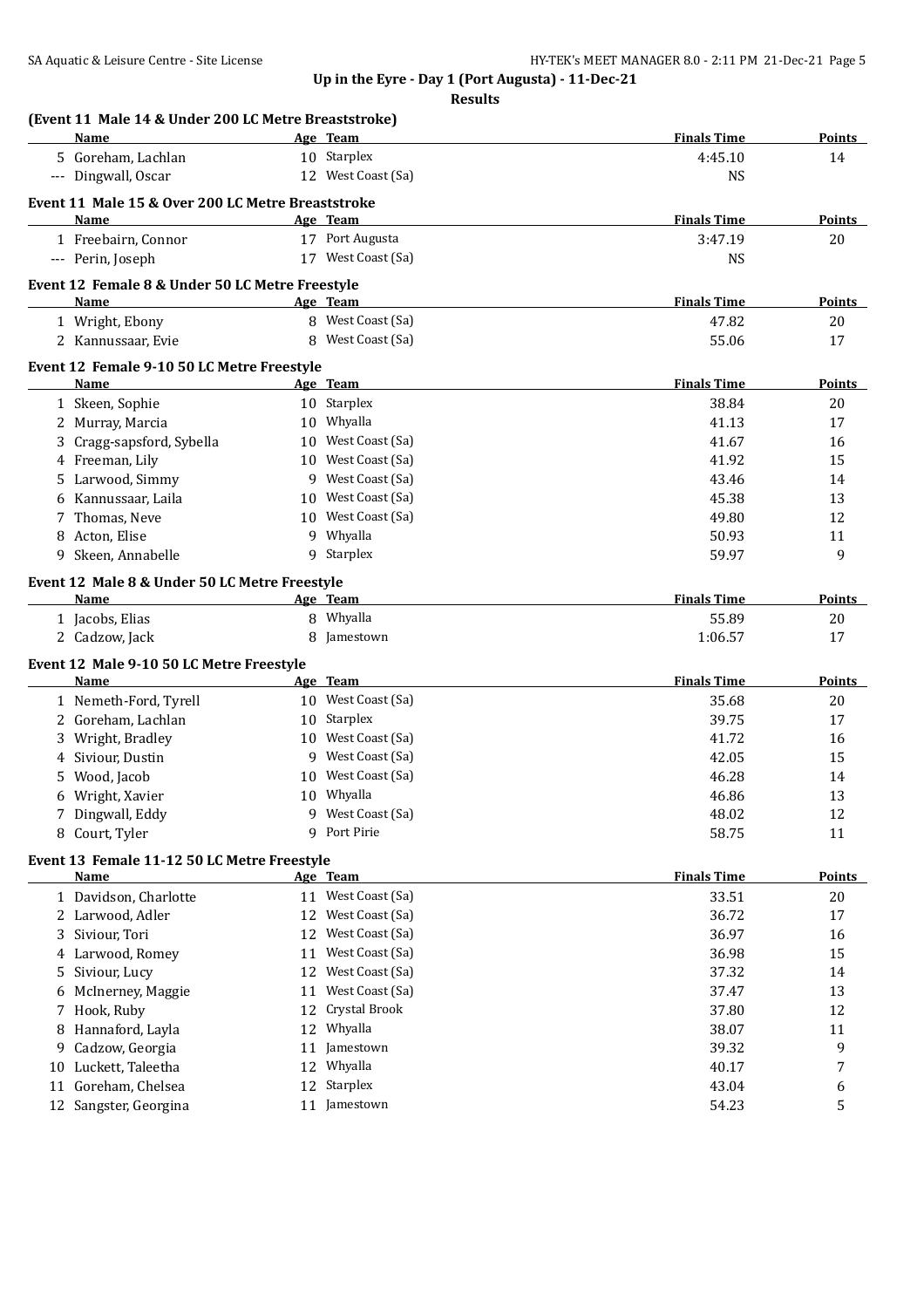**Event 13 Female 13-14 50 LC Metre Freestyle**

**Up in the Eyre - Day 1 (Port Augusta) - 11-Dec-21**

**Results**

| <b>Name</b>                                 | Age Team                                                | <b>Finals Time</b>          | Points        |
|---------------------------------------------|---------------------------------------------------------|-----------------------------|---------------|
| 1 Kelsh, Tahni                              | 13 West Coast (Sa)                                      | 31.10                       | 20            |
| 2 Morgan, Nicola                            | 13 West Coast (Sa)                                      | 33.59                       | 17            |
| 3 Hancock, Ruby                             | 14 Port Augusta                                         | 34.14                       | 16            |
| 4 Wood, Rebecca                             | 14 West Coast (Sa)                                      | 34.82                       | 15            |
| 5 Smith, Matilda                            | 14 Whyalla                                              | 35.59                       | 14            |
| 6 Lyons, Imogen                             | 13 Whyalla                                              | 36.38                       | 13            |
| 7 Giles, Teah                               | 14 West Coast (Sa)                                      | 37.16                       | 12            |
| 8 Thomas, Elke                              | 13 West Coast (Sa)                                      | 38.03                       | 11            |
| 9 Colson, Ailani                            | 13 Port Augusta                                         | 46.52                       | 9             |
| Event 13 Female 15-16 50 LC Metre Freestyle |                                                         |                             |               |
| Name                                        | Age Team                                                | <b>Finals Time</b>          | <b>Points</b> |
| 1 Lehmann, Rebecca                          | 16 Clare                                                | 33.48                       | 20            |
|                                             | $\sim$ $\sim$ $\sim$ $\sim$ $\sim$ $\sim$ $\sim$ $\sim$ | $\sim$ $\sim$ $\sim$ $\sim$ |               |

| 1 Lehmann, Rebecca | 16 Clare           | 33.48     | 20 |
|--------------------|--------------------|-----------|----|
| 2 Morgan, Simone   | 16 West Coast (Sa) | 33.54     | 17 |
| 3 Young, Macy      | 16 Clare           | 33.80     | 16 |
| 4 Blacker, Sharni  | 15 West Coast (Sa) | 35.32     | 15 |
| 5 Blacker, Jade    | 15 West Coast (Sa) | 35.88     | 14 |
| --- Fettke, Ella   | 15 Gawler          | <b>NS</b> |    |

#### **Event 13 Female 17 & Over 50 LC Metre Freestyle**

| Name               |    | Age Team           | <b>Finals Time</b> | <b>Points</b> |
|--------------------|----|--------------------|--------------------|---------------|
| 1 Wright, Nicol    |    | 46 West Coast (Sa) | 30.49              | 20            |
| 2 Smart, Chloe     |    | 22 Crystal Brook   | 31.13              | 17            |
| 3 Hurrell, Kylie   | 17 | West Coast (Sa)    | 32.64              | 16            |
| 4 Ford, Jamie      |    | 18 West Coast (Sa) | 35.15              | 15            |
| 5 Nicolson, Jordyn |    | 18 Crystal Brook   | 36.85              | 14            |
| 6 Mcinerney, Ellie |    | 20 West Coast (Sa) | 42.01              | 13            |
| 7 Ford, Sonia      |    | 48 West Coast (Sa) | 42.87              | 12            |
| 8 Sangster, Emma   |    | 42 Jamestown       | 57.50              | 11            |

#### **Event 13 Male 11-12 50 LC Metre Freestyle**

| Name                 |     | Age Team           | <b>Finals Time</b> | <b>Points</b> |
|----------------------|-----|--------------------|--------------------|---------------|
| 1 Dingwall, Oscar    |     | 12 West Coast (Sa) | 33.85              | 20            |
| 2 Hood, Beau         | 12. | West Coast (Sa)    | 35.08              | 17            |
| 3 Harris, Toby       | 11  | West Coast (Sa)    | 37.13              | 16            |
| 4 Freebairn, Lachlan |     | 12 Port Augusta    | 38.28              | 15            |
| 5 Court, Brayden     |     | 12 Port Pirie      | 42.65              | 14            |
| 6 Court, Riley       |     | 11 Port Pirie      | 48.30              | 13            |

#### **Event 13 Male 13-14 50 LC Metre Freestyle**

| Name              | Age Team              | <b>Finals Time</b> | <b>Points</b> |
|-------------------|-----------------------|--------------------|---------------|
| 1 Oestmann, Kye   | 14 West Coast (Sa)    | 31.42              | 20            |
| 2 Davidson, Tyler | West Coast (Sa)<br>13 | 31.70              | 17            |
| 3 Akehurst, Liam  | 14 West Coast (Sa)    | 32.14              | 16            |
| 4 Kutny, Edward   | West Coast (Sa)<br>13 | 32.37              | 15            |
| 5 Smart, Isaac    | 13 Crystal Brook      | 33.08              | 14            |
| 6 Beaty, Drake    | 13 Whyalla            | 34.38              | 13            |
| 7 Dunn, Justin    | 13 West Coast (Sa)    | 35.52              | 12            |
| 8 Colson, Darius  | 14 Port Augusta       | 44.67              | 11            |
|                   |                       |                    |               |

#### **Event 13 Male 15-16 50 LC Metre Freestyle**

| Name             | Team<br>Age      | <b>Finals Time</b> | <b>Points</b> |
|------------------|------------------|--------------------|---------------|
| Smart, Max       | 16 Crystal Brook | 28.55              | 20            |
| 2 Hancock, Jamie | 15 Port Augusta  | 36.88              |               |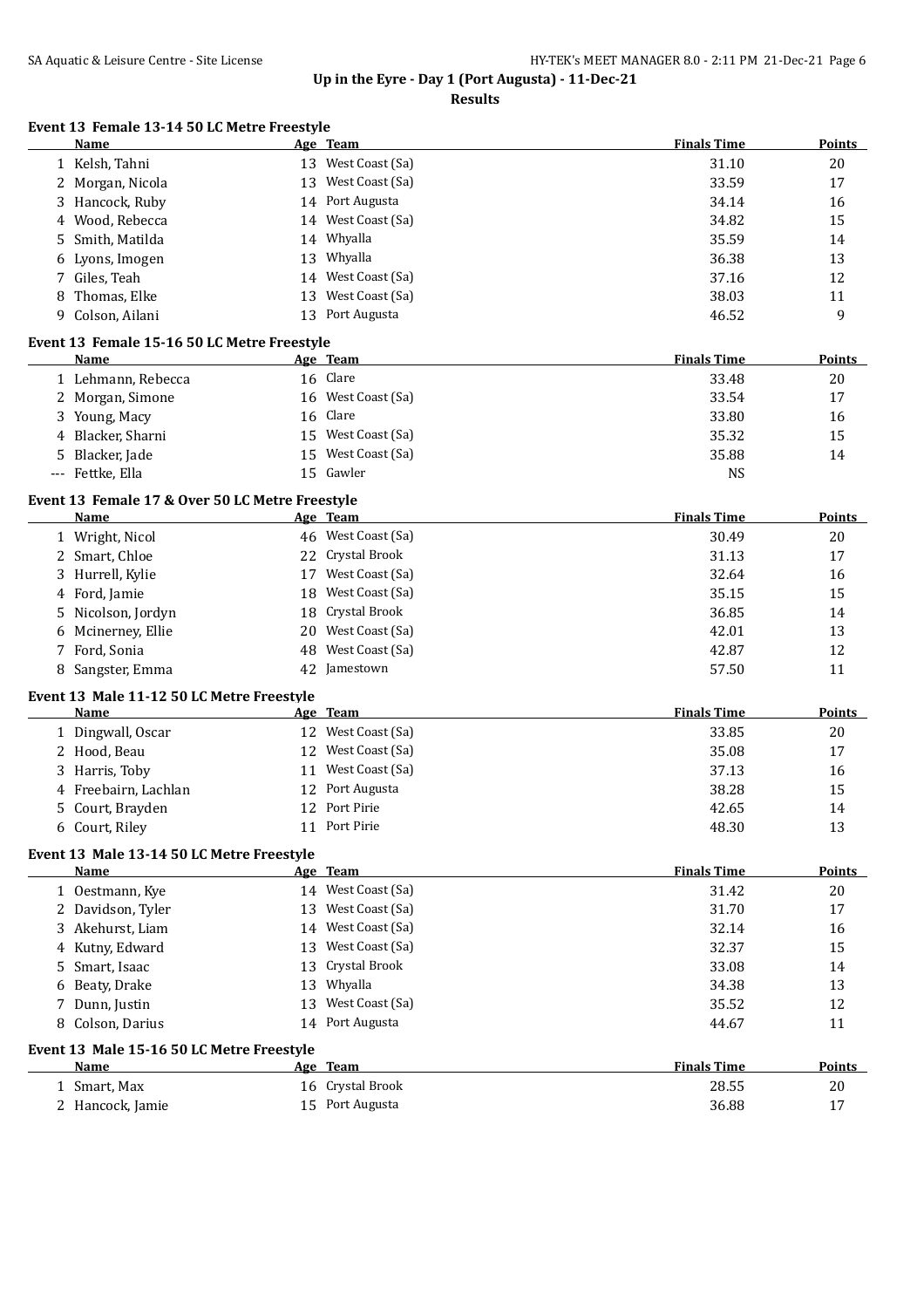|        | Event 13 Male 17 & Over 50 LC Metre Freestyle<br>Name          |    | Age Team           | <b>Finals Time</b> | <b>Points</b>           |
|--------|----------------------------------------------------------------|----|--------------------|--------------------|-------------------------|
|        | 1 Weatherley, Joshua                                           |    | 21 Clare           | 27.90              | 20                      |
|        | 2 Adams, Harrison                                              |    | 19 West Coast (Sa) | 28.08              | 17                      |
|        | 3 Perin, Joseph                                                |    | 17 West Coast (Sa) | 29.80              | 16                      |
|        | 4 Freebairn, Connor                                            | 17 | Port Augusta       | 31.78              | 15                      |
|        | 5 Acton, Adam                                                  | 41 | Whyalla            | 36.23              | 14                      |
|        | 6 Hancock, Mitch                                               |    | 48 Port Augusta    | 38.11              | 13                      |
|        |                                                                |    |                    |                    |                         |
|        | Event 15 Female 10 & Under 100 LC Metre Freestyle<br>Name      |    | Age Team           | <b>Finals Time</b> | <b>Points</b>           |
|        | 1 Skeen, Sophie                                                |    | 10 Starplex        | 1:32.98            | 20                      |
|        | 2 Larwood, Simmy                                               |    | 9 West Coast (Sa)  | 1:34.23            | 17                      |
|        | 3 Murray, Marcia                                               |    | 10 Whyalla         | 1:35.65            | 16                      |
|        | 4 Cragg-sapsford, Sybella                                      | 10 | West Coast (Sa)    | 1:36.37            | 15                      |
| 5      | Wright, Ebony                                                  | 8  | West Coast (Sa)    | 1:43.99            | 14                      |
| 6      | Thomas, Neve                                                   |    | 10 West Coast (Sa) | 1:55.15            | 13                      |
| 7      | Kannussaar, Laila                                              |    | 10 West Coast (Sa) | 1:55.16            | 12                      |
|        |                                                                |    |                    |                    |                         |
|        | Event 15 Male 10 & Under 100 LC Metre Freestyle<br><b>Name</b> |    | Age Team           | <b>Finals Time</b> | <b>Points</b>           |
|        | 1 Nemeth-Ford, Tyrell                                          |    | 10 West Coast (Sa) | 1:17.73            | 20                      |
|        | 2 Siviour, Dustin                                              |    | 9 West Coast (Sa)  | 1:33.98            | 17                      |
|        | 3 Wright, Bradley                                              | 10 | West Coast (Sa)    | 1:34.54            | 16                      |
|        | Wright, Xavier                                                 | 10 | Whyalla            | 1:42.23            | 15                      |
| 4<br>5 | Wood, Jacob                                                    |    | 10 West Coast (Sa) | 1:56.84            | 14                      |
|        |                                                                | Q. | West Coast (Sa)    | 2:00.96            | 13                      |
|        | 6 Dingwall, Eddy<br>7 Court, Tyler                             |    | 9 Port Pirie       |                    | 12                      |
|        |                                                                |    |                    | 2:14.69            |                         |
|        | Event 16 Female 11-14 100 LC Metre Freestyle                   |    |                    |                    |                         |
|        | Name                                                           |    | Age Team           | <b>Finals Time</b> | <b>Points</b>           |
|        | 1 Dingwall, Alinta                                             |    | 14 West Coast (Sa) | 1:03.50            | 20                      |
|        | 2 Kelsh, Tahni                                                 |    | 13 West Coast (Sa) | 1:09.35            | 17                      |
| 3      | Davidson, Charlotte                                            |    | 11 West Coast (Sa) | 1:16.26            | 16                      |
| 4      | Smith, Matilda                                                 |    | 14 Whyalla         | 1:19.07            | 15                      |
| 5      | Morgan, Nicola                                                 |    | 13 West Coast (Sa) | 1:20.22            | 14                      |
|        | 6 Larwood, Adler                                               |    | 12 West Coast (Sa) | 1:21.14            | 13                      |
| 7      | Giles, Teah                                                    |    | 14 West Coast (Sa) | 1:22.42            | 12                      |
| 8      | Siviour, Lucy                                                  |    | 12 West Coast (Sa) | 1:22.94            | 11                      |
|        | 9 Larwood, Romey                                               |    | 11 West Coast (Sa) | 1:23.49            | 9                       |
|        | 10 Siviour, Tori                                               | 12 | West Coast (Sa)    | 1:26.46            | 7                       |
| 11     | Cadzow, Georgia                                                | 11 | Jamestown          | 1:29.35            | 6                       |
| 12     | Luckett, Taleetha                                              | 12 | Whyalla            | 1:34.51            | 5                       |
| 13     | Colson, Ailani                                                 | 13 | Port Augusta       | 1:44.42            | $\overline{\mathbf{4}}$ |
| 14     | Sangster, Georgina                                             | 11 | Jamestown          | 1:59.03            | 3                       |
|        | Hancock, Ruby                                                  | 14 | Port Augusta       | <b>NS</b>          |                         |
| $---$  | Wood, Rebecca                                                  |    | 14 West Coast (Sa) | <b>NS</b>          |                         |
|        | Event 16 Female 15 & Over 100 LC Metre Freestyle               |    |                    |                    |                         |
|        | Name                                                           |    | Age Team           | <b>Finals Time</b> | Points                  |
|        | 1 Wright, Nicol                                                |    | 46 West Coast (Sa) | 1:08.07            | 20                      |
|        | 2 Smart, Chloe                                                 | 22 | Crystal Brook      | 1:09.71            | 17                      |
| 3      | Lehmann, Rebecca                                               | 16 | Clare              | 1:13.73            | 16                      |
| 4      | Morgan, Simone                                                 | 16 | West Coast (Sa)    | 1:17.78            | 15                      |
| 5      | Blacker, Sharni                                                | 15 | West Coast (Sa)    | 1:20.91            | 14                      |
| 6      | Blacker, Jade                                                  | 15 | West Coast (Sa)    | 1:21.67            | 13                      |
|        | Nicolson, Jordyn                                               | 18 | Crystal Brook      | 1:25.90            | 12                      |
| 7      |                                                                |    |                    |                    |                         |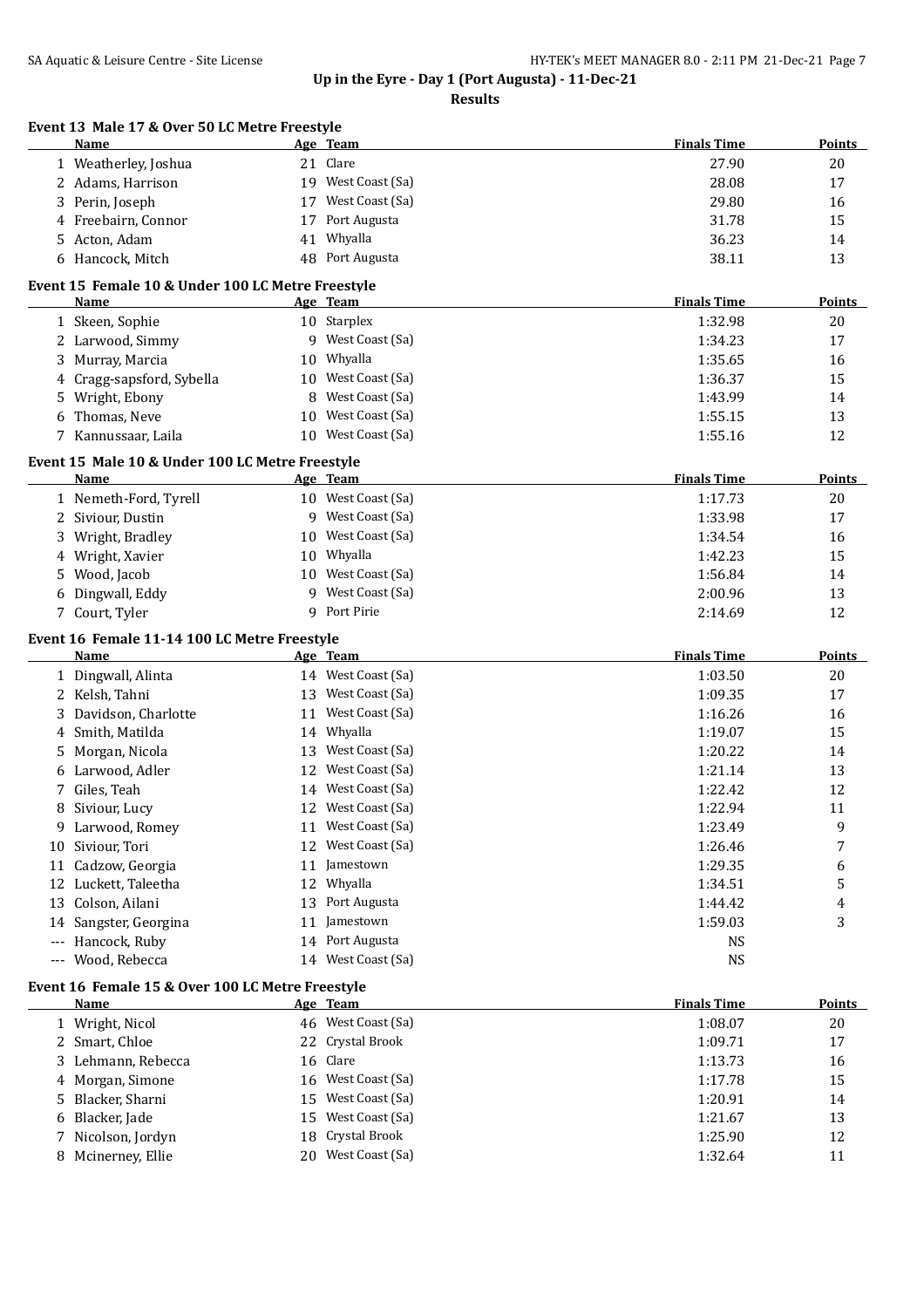|                     | (Event 16 Female 15 & Over 100 LC Metre Freestyle)<br>Name |    | Age Team             | <b>Finals Time</b> | Points         |
|---------------------|------------------------------------------------------------|----|----------------------|--------------------|----------------|
|                     | 9 Newbery, Emma                                            |    | 15 Port Augusta      | 1:36.35            | 9              |
| 10                  | Ford, Sonia                                                | 48 | West Coast (Sa)      | 1:37.27            | 7              |
| $\qquad \qquad - -$ | Fettke, Ella                                               | 15 | Gawler               | <b>NS</b>          |                |
|                     | --- Gerritsen, Greer                                       | 18 | West Coast (Sa)      | <b>NS</b>          |                |
|                     | Event 16 Male 11-14 100 LC Metre Freestyle                 |    |                      |                    |                |
|                     | Name                                                       |    | Age Team             | <b>Finals Time</b> | Points         |
|                     | 1 Davidson, Tyler                                          |    | 13 West Coast (Sa)   | 1:09.62            | 20             |
|                     | 2 Gabb, Ben                                                |    | 14 West Coast (Sa)   | 1:10.45            | 17             |
| 3                   | Smith, Jarrad                                              |    | 14 Starplex          | 1:10.59            | 16             |
| 4                   | Akehurst, Liam                                             |    | 14 West Coast (Sa)   | 1:10.64            | 15             |
| 5                   | Oestmann, Kye                                              |    | 14 West Coast (Sa)   | 1:10.87            | 14             |
| 6                   | Holley, Braden                                             | 13 | West Coast (Sa)      | 1:14.14            | 13             |
| 7                   | Smart, Isaac                                               | 13 | Crystal Brook        | 1:14.61            | 12             |
| 8                   | Kutny, Edward                                              | 13 | West Coast (Sa)      | 1:15.02            | 11             |
| 9                   | Beaty, Drake                                               | 13 | Whyalla              | 1:19.82            | 9              |
| 10                  | Hood, Beau                                                 |    | 12 West Coast (Sa)   | 1:21.62            | 7              |
|                     | 11 Dunn, Justin                                            |    | 13 West Coast (Sa)   | 1:27.59            | 6              |
|                     | 12 Harris, Toby                                            |    | 11 West Coast (Sa)   | 1:29.36            | 5              |
|                     | 13 Freebairn, Lachlan                                      |    | 12 Port Augusta      | 1:34.27            | 4              |
|                     | 14 Court, Brayden                                          |    | 12 Port Pirie        | 1:42.49            | 3              |
| 15                  | Colson, Darius                                             |    | 14 Port Augusta      | 1:42.63            | $\overline{c}$ |
|                     | 16 Court, Riley                                            |    | 11 Port Pirie        | 1:48.73            | 1              |
|                     |                                                            |    |                      |                    |                |
|                     | Event 16 Male 15 & Over 100 LC Metre Freestyle             |    |                      |                    |                |
|                     | Name                                                       |    | Age Team<br>21 Clare | <b>Finals Time</b> | <b>Points</b>  |
|                     | 1 Weatherley, Joshua                                       |    |                      | 1:02.37            | 20             |
|                     | 2 Adams, Harrison                                          | 19 | West Coast (Sa)      | 1:05.02            | 17             |
| 3                   | Smart, Max                                                 | 16 | Crystal Brook        | 1:05.57            | 16             |
| 4                   | Perin, Joseph                                              | 17 | West Coast (Sa)      | 1:07.93            | 15             |
| 5                   | Freebairn, Connor                                          | 17 | Port Augusta         | 1:21.13            | 14             |
| 6                   | Hancock, Jamie                                             | 15 | Port Augusta         | 1:32.15            | 13             |
|                     | --- Krikke, Jordi                                          | 18 | West Coast (Sa)      | <b>NS</b>          |                |
|                     | Event 17 Mixed 200 LC Metre Freestyle Relay                |    |                      |                    |                |
|                     | Team                                                       |    | Relay                | <b>Finals Time</b> | <b>Points</b>  |
|                     | 1 West Coast (Sa)                                          |    | A                    | J2:31.70           | 40             |
| 2.                  | West Coast (Sa)                                            |    | I                    | J2:15.17           | 34             |
| 3.                  | West Coast (Sa)                                            |    | ${\bf F}$            | 2:48.97            | 32             |
|                     | 4 West Coast (Sa)                                          |    |                      | 2:55.79            | 30             |
|                     | Event 18 Mixed 800 LC Metre Freestyle                      |    |                      |                    |                |
|                     | Name                                                       |    | Age Team             | <b>Finals Time</b> | <b>Points</b>  |
|                     | 1 Smith, Jarrad                                            |    | 14 Starplex          | 10:37.42           | 20             |
|                     | 2 Ford, Jamie                                              | 18 | West Coast (Sa)      | 11:59.59           | 17             |
| 3                   | Wood, Rebecca                                              | 14 | West Coast (Sa)      | 12:00.59           | 16             |
| 4                   | Goreham, Lachlan                                           | 10 | Starplex             | 14:01.00           | 15             |
| 5                   | Thomas, Elke                                               | 13 | West Coast (Sa)      | 14:17.41           | 14             |
| 6                   | Goreham, Chelsea                                           |    | 12 Starplex          | 14:31.41           | 13             |
|                     | Event 19 Female 10 & Under 100 LC Metre Backstroke         |    |                      |                    |                |
|                     | Name                                                       |    | Age Team             | <b>Finals Time</b> | <b>Points</b>  |
|                     | 1 Skeen, Sophie                                            | 10 | Starplex             | 1:51.33            | 20             |
| 2                   | Hood, Indigo                                               | 10 | West Coast (Sa)      | 1:56.78            | 17             |
| 3                   | Larwood, Simmy                                             | q  | West Coast (Sa)      | 1:56.98            | 16             |
| 4                   | Wright, Ebony                                              | 8  | West Coast (Sa)      | 1:59.42            | 15             |
| 5.                  | Kannussaar, Laila                                          | 10 | West Coast (Sa)      | 2:11.26            | 14             |
|                     |                                                            |    |                      |                    |                |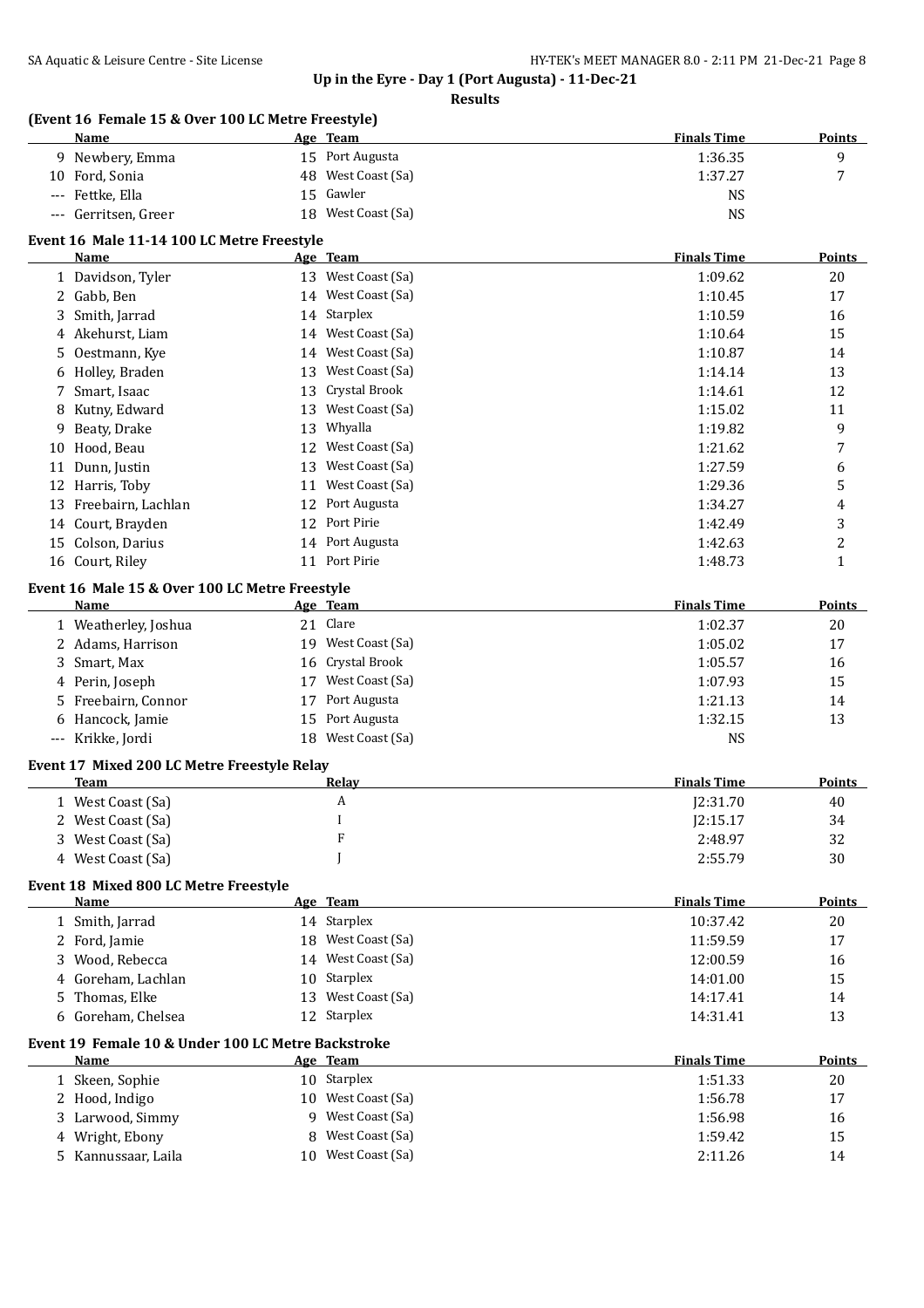| Name        | (Event 19 Female 10 & Under 100 LC Metre Backstroke) |    | Age Team                           | <b>Finals Time</b>   | <b>Points</b> |
|-------------|------------------------------------------------------|----|------------------------------------|----------------------|---------------|
|             | 6 Smith, Eliza                                       |    | 10 Starplex                        | 2:20.96              | 13            |
|             | 7 Acton, Elise                                       |    | 9 Whyalla                          | 2:26.46              | 12            |
| 8           | Thomas, Neve                                         | 10 | West Coast (Sa)                    | 2:27.53              | 11            |
| 9           | Skeen, Annabelle                                     | 9  | Starplex                           | 2:28.88              | 9             |
| $\cdots$    | Kannussaar, Evie                                     | 8  | West Coast (Sa)                    | <b>NS</b>            |               |
|             | Event 19 Male 10 & Under 100 LC Metre Backstroke     |    |                                    |                      |               |
| Name        |                                                      |    | Age Team                           | <b>Finals Time</b>   | <b>Points</b> |
|             | 1 Nemeth-Ford, Tyrell                                |    | 10 West Coast (Sa)                 | 1:40.34              | 20            |
|             | 2 Wright, Bradley                                    | 10 | West Coast (Sa)                    | 1:50.29              | 17            |
|             | 3 Wright, Xavier                                     |    | 10 Whyalla                         | 2:12.04              | 16            |
|             | Event 20 Female 11-14 100 LC Metre Backstroke        |    |                                    |                      |               |
| Name        |                                                      |    | Age Team                           | <b>Finals Time</b>   | Points        |
|             | 1 Dingwall, Alinta                                   |    | 14 West Coast (Sa)                 | 1:15.52              | 20            |
|             | 2 Kelsh, Tahni                                       |    | 13 West Coast (Sa)                 | 1:19.57              | 17            |
| 3           | Hancock, Ruby                                        |    | 14 Port Augusta                    | 1:30.24              | 16            |
| 4           | Lyons, Imogen                                        | 13 | Whyalla                            | 1:33.12              | 15            |
| 5.          | Davidson, Charlotte                                  | 11 | West Coast (Sa)                    | 1:36.42              | 14            |
| 6           | McInerney, Maggie                                    | 11 | West Coast (Sa)                    | 1:37.43              | 13            |
|             | 7 Larwood, Adler                                     | 12 | West Coast (Sa)                    | 1:37.55              | 12            |
| 8           | Luckett, Taleetha                                    | 12 | Whyalla                            | 1:57.90              | 11            |
| ---         | Wood, Rebecca                                        |    | 14 West Coast (Sa)                 | <b>NS</b>            |               |
| $\cdots$    | Sangster, Georgina                                   |    | 11 Jamestown                       | <b>SCR</b>           |               |
|             | Event 20 Female 15 & Over 100 LC Metre Backstroke    |    |                                    |                      |               |
| Name        |                                                      |    | Age Team                           | <b>Finals Time</b>   | Points        |
|             | 1 Wright, Nicol                                      |    | 46 West Coast (Sa)                 | 1:16.62              | 20            |
| 2           | Hurrell, Kylie                                       | 17 | West Coast (Sa)                    | 1:25.51              | 17            |
| 3           | Ford, Jamie                                          | 18 | West Coast (Sa)                    | 1:27.36              | 16            |
| 4           | Nicolson, Jordyn                                     | 18 | Crystal Brook                      | 1:41.20              | 15            |
| 5           | Blacker, Jade                                        | 15 | West Coast (Sa)                    | 1:41.85              | 14            |
| 6           | Blacker, Sharni                                      | 15 | West Coast (Sa)                    | 1:42.74              | 13            |
| 7           | Mcinerney, Ellie                                     | 20 | West Coast (Sa)                    | 1:47.03              | 12            |
| 8           | Ford, Sonia                                          |    | 48 West Coast (Sa)                 | 2:01.65              | 11            |
|             | Gerritsen, Greer                                     |    | 18 West Coast (Sa)                 | <b>NS</b>            |               |
|             | Lehmann, Rebecca                                     |    | 16 Clare                           | <b>SCR</b>           |               |
|             | Event 20 Male 11-14 100 LC Metre Backstroke          |    |                                    |                      |               |
| Name        |                                                      |    | Age Team                           | <b>Finals Time</b>   | <b>Points</b> |
|             | 1 Davidson, Tyler                                    |    | 13 West Coast (Sa)                 | 1:21.80              | 20            |
| 2           | Smith, Jarrad                                        |    | 14 Starplex                        | 1:28.15              | 17            |
| 3           | Hood, Beau                                           | 12 | West Coast (Sa)                    | 1:36.11              | 16            |
| 4           | Dingwall, Oscar                                      | 12 | West Coast (Sa)                    | 1:37.92              | 15            |
| 5           | Beaty, Drake                                         | 13 | Whyalla                            | 1:40.29              | 14            |
| 6           | Court, Brayden                                       | 12 | Port Pirie                         | 2:07.12              | 13            |
| $-\, -\, -$ | Gabb, Ben                                            |    | 14 West Coast (Sa)                 | <b>NS</b>            |               |
| Name        | Event 20 Male 15 & Over 100 LC Metre Backstroke      |    |                                    | <b>Finals Time</b>   | <b>Points</b> |
|             |                                                      |    | Age Team<br>17 West Coast (Sa)     | 1:20.21              | 20            |
|             | 1 Perin, Joseph                                      |    | West Coast (Sa)                    |                      |               |
|             | 2 Adams, Harrison                                    | 19 |                                    | 1:24.49              | 17            |
|             | 3 Hancock, Jamie<br>--- Krikke, Jordi                | 15 | Port Augusta<br>18 West Coast (Sa) | 1:46.52<br><b>NS</b> | 16            |
|             |                                                      |    |                                    |                      |               |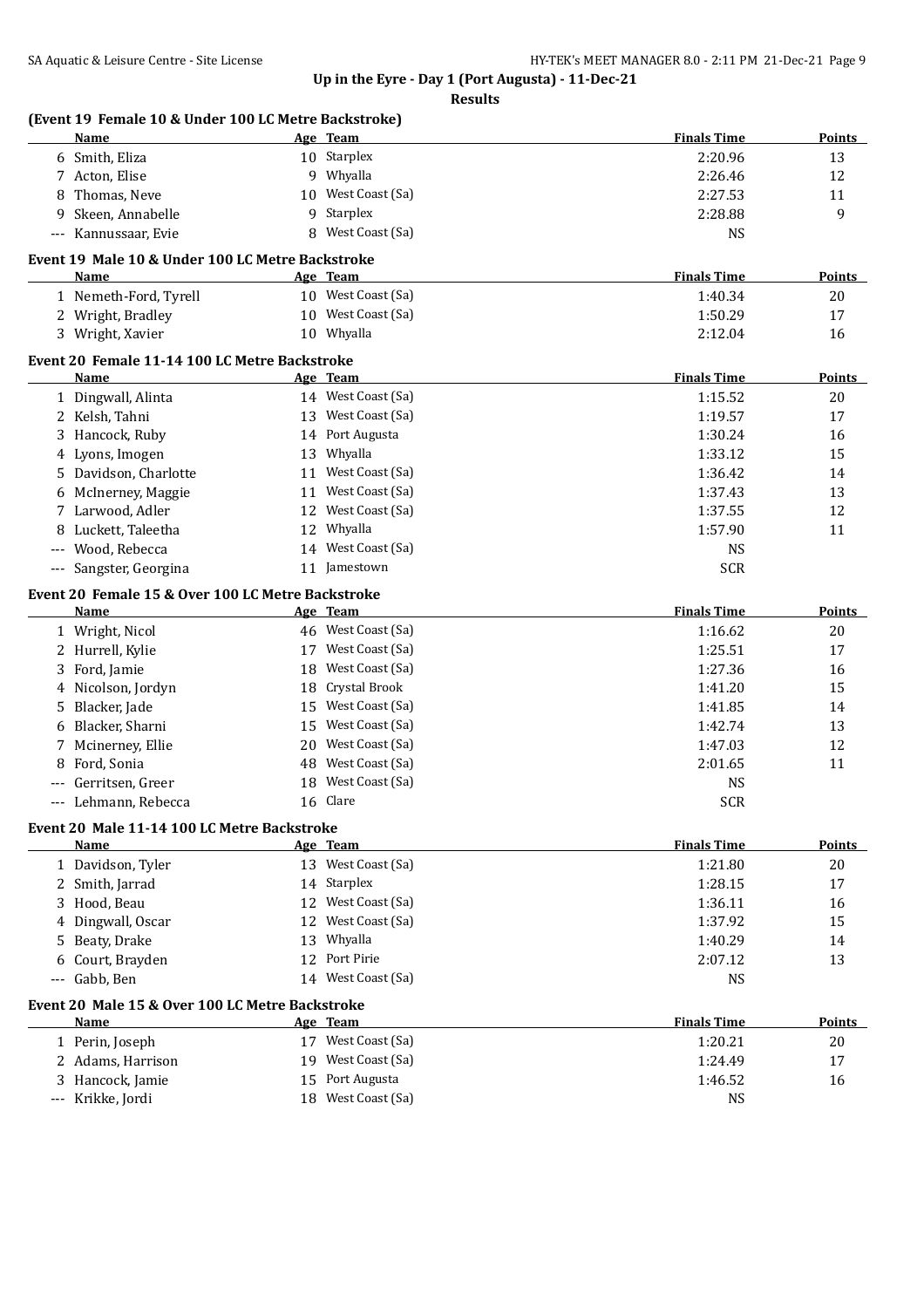| Event 21 Female 14 & Under 200 LC Metre Freestyle<br>Name | Age Team                         | <b>Finals Time</b> | <b>Points</b> |
|-----------------------------------------------------------|----------------------------------|--------------------|---------------|
| 1 Giles, Teah                                             | 14 West Coast (Sa)               | 3:02.93            | 20            |
| 2 Larwood, Adler                                          | 12 West Coast (Sa)               | 3:04.10            | 17            |
| 3 Davidson, Charlotte                                     | 11 West Coast (Sa)               | 3:05.10            | 16            |
| --- Wood, Rebecca                                         | 14 West Coast (Sa)               | <b>NS</b>          |               |
| --- Hancock, Ruby                                         | 14 Port Augusta                  | <b>NS</b>          |               |
| Event 21 Female 15 & Over 200 LC Metre Freestyle          |                                  |                    |               |
| Name                                                      | Age Team                         | <b>Finals Time</b> | Points        |
| 1 Smart, Chloe                                            | 22 Crystal Brook                 | 2:41.57            | 20            |
| 2 Blacker, Sharni                                         | 15 West Coast (Sa)               | 2:57.12            | 17            |
| 3 Young, Macy                                             | 16 Clare                         | 2:58.24            | 16            |
| 4 Blacker, Jade                                           | 15 West Coast (Sa)               | 3:04.42            | 15            |
| Event 21 Male 14 & Under 200 LC Metre Freestyle           |                                  | <b>Finals Time</b> |               |
| Name                                                      | Age Team                         |                    | Points        |
| 1 Oestmann, Kye                                           | 14 West Coast (Sa)               | 2:42.85            | 20            |
| 2 Beaty, Drake                                            | 13 Whyalla<br>13 West Coast (Sa) | 3:02.71<br>3:05.29 | 17            |
| 3 Dunn, Justin                                            |                                  |                    | 16            |
| Event 21 Male 15 & Over 200 LC Metre Freestyle<br>Name    | Age Team                         | <b>Finals Time</b> | Points        |
| 1 Adams, Harrison                                         | 19 West Coast (Sa)               | 2:42.69            | 20            |
| 2 Freebairn, Connor                                       | 17 Port Augusta                  | 3:21.67            | 17            |
|                                                           |                                  |                    |               |
| Event 22 Female 10 & Under 100 LC Metre Butterfly<br>Name |                                  | <b>Finals Time</b> | Points        |
|                                                           | Age Team                         |                    |               |
| 1 Skeen, Sophie                                           | 10 Starplex<br>9 West Coast (Sa) | 2:06.37<br>2:21.70 | 20            |
| 2 Larwood, Simmy                                          |                                  |                    | 17            |
| Event 22 Male 10 & Under 100 LC Metre Butterfly           |                                  | <b>Finals Time</b> |               |
| Name                                                      | Age Team<br>10 West Coast (Sa)   |                    | Points        |
| 1 Nemeth-Ford, Tyrell<br>2 Goreham, Lachlan               | 10 Starplex                      | 1:43.21<br>1:57.44 | 20<br>17      |
|                                                           |                                  |                    |               |
| Event 23 Female 11-14 100 LC Metre Butterfly<br>Name      | Age Team                         | <b>Finals Time</b> | Points        |
|                                                           | 13 West Coast (Sa)               |                    |               |
| 1 Morgan, Nicola<br>2 Lyons, Imogen                       | 13 Whyalla                       | 1:31.41            | 20            |
| 3 Larwood, Romey                                          | 11 West Coast (Sa)               | 1:31.53<br>1:54.82 | 17<br>16      |
| --- Wood, Rebecca                                         | 14 West Coast (Sa)               | <b>NS</b>          |               |
|                                                           |                                  |                    |               |
| Event 23 Female 15 & Over 100 LC Metre Butterfly<br>Name  | Age Team                         | <b>Finals Time</b> | <b>Points</b> |
| 1 Ford, Jamie                                             | 18 West Coast (Sa)               | 1:27.66            | 20            |
| Event 23 Male 11-14 100 LC Metre Butterfly                |                                  |                    |               |
| <b>Name</b>                                               | Age Team                         | <b>Finals Time</b> | Points        |
| 1 Davidson, Tyler                                         | 13 West Coast (Sa)               | 1:22.12            | 20            |
| 2 Oestmann, Cohbin                                        | 13 West Coast (Sa)               | 1:24.74            | 17            |
| 3 Harris, Toby                                            | 11 West Coast (Sa)               | 1:49.44            | 16            |
| Event 23 Male 15 & Over 100 LC Metre Butterfly            |                                  |                    |               |
| Name                                                      | Age Team                         | <b>Finals Time</b> | Points        |
| 1 Perin, Joseph                                           | 17 West Coast (Sa)               | 1:18.86            | 20            |
| Event 24 Female 8 & Under 50 LC Metre Backstroke          |                                  |                    |               |
| Name                                                      | Age Team                         | <b>Finals Time</b> | Points        |
| 1 Wright, Ebony                                           | 8 West Coast (Sa)                | 57.19              | 20            |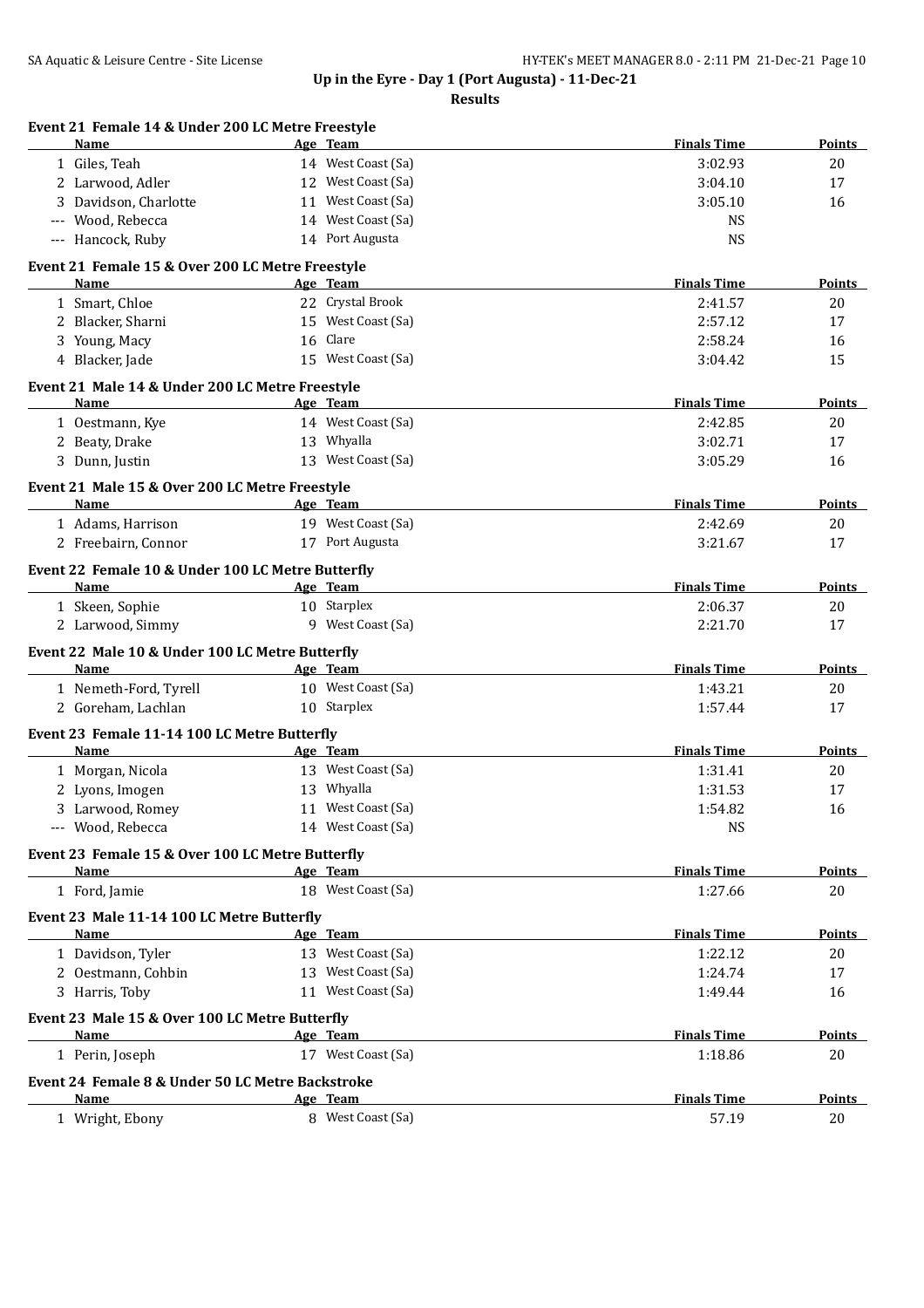#### **Results**

### **(Event 24 Female 8 & Under 50 LC Metre Backstroke)**

| 8 West Coast (Sa)<br>2 Kannussaar, Evie<br>Event 24 Female 9-10 50 LC Metre Backstroke<br>Name<br>Age Team<br>10 West Coast (Sa)<br>1 Cragg-sapsford, Sybella | 1:03.22<br><b>Finals Time</b><br>51.07<br>51.17<br>52.95<br>54.06 | 17<br><b>Points</b><br>20<br>17 |
|---------------------------------------------------------------------------------------------------------------------------------------------------------------|-------------------------------------------------------------------|---------------------------------|
|                                                                                                                                                               |                                                                   |                                 |
|                                                                                                                                                               |                                                                   |                                 |
|                                                                                                                                                               |                                                                   |                                 |
|                                                                                                                                                               |                                                                   |                                 |
| 10 West Coast (Sa)<br>2 Freeman, Lily                                                                                                                         |                                                                   |                                 |
| West Coast (Sa)<br>3 Larwood, Simmy<br>9                                                                                                                      |                                                                   | 16                              |
| West Coast (Sa)<br>4 Hood, Indigo<br>10                                                                                                                       |                                                                   | 15                              |
| Whyalla<br>5 Murray, Marcia<br>10                                                                                                                             | 56.17                                                             | 14                              |
| West Coast (Sa)<br>10<br>6 Kannussaar, Laila                                                                                                                  | 59.53                                                             | 13                              |
| Whyalla<br>Jacobs, Kerryann<br>10<br>7                                                                                                                        | 1:04.33                                                           | 12                              |
| Whyalla<br>9<br>Acton, Elise<br>8                                                                                                                             | 1:04.75                                                           | 11                              |
| West Coast (Sa)<br>Thomas, Neve<br>10<br>9                                                                                                                    | 1:08.07                                                           | 9                               |
| Starplex<br>10 Skeen, Annabelle<br>9                                                                                                                          | 1:09.29                                                           | 7                               |
|                                                                                                                                                               |                                                                   |                                 |
| Event 24 Male 8 & Under 50 LC Metre Backstroke<br>Name<br>Age Team                                                                                            | <b>Finals Time</b>                                                | <b>Points</b>                   |
| 8 Whyalla<br>1 Jacobs, Elias                                                                                                                                  | 1:12.08                                                           | 20                              |
| 2 Cadzow, Jack<br>8<br>Jamestown                                                                                                                              | 1:20.51                                                           | 17                              |
|                                                                                                                                                               |                                                                   |                                 |
| Event 24 Male 9-10 50 LC Metre Backstroke                                                                                                                     |                                                                   |                                 |
| Name<br>Age Team<br>10 West Coast (Sa)                                                                                                                        | <b>Finals Time</b><br>47.02                                       | Points                          |
| 1 Nemeth-Ford, Tyrell                                                                                                                                         |                                                                   | 20                              |
| West Coast (Sa)<br>2 Wright, Bradley<br>10<br>West Coast (Sa)                                                                                                 | 57.04                                                             | 17                              |
| Siviour, Dustin<br>3<br>9                                                                                                                                     | 58.13                                                             | 16                              |
| West Coast (Sa)<br>Wood, Jacob<br>10<br>4                                                                                                                     | 59.44                                                             | 15                              |
| Port Pirie<br>Court, Tyler<br>9<br>5                                                                                                                          | 1:02.68                                                           | 14                              |
| 10 Whyalla<br>Wright, Xavier<br>6                                                                                                                             | 1:03.46                                                           | 13                              |
| West Coast (Sa)<br>7 Dingwall, Eddy<br>9                                                                                                                      | 1:11.25                                                           | 12                              |
| Event 25 Female 11-12 50 LC Metre Backstroke                                                                                                                  |                                                                   |                                 |
| Name<br>Age Team                                                                                                                                              | <b>Finals Time</b>                                                | <b>Points</b>                   |
| 11 West Coast (Sa)<br>1 Larwood, Romey                                                                                                                        | 44.24                                                             | 20                              |
| 11 West Coast (Sa)<br>2 Davidson, Charlotte                                                                                                                   | 44.41                                                             | 17                              |
| 12 West Coast (Sa)<br>Larwood, Adler<br>3                                                                                                                     | 45.83                                                             | 16                              |
| 4 Cadzow, Georgia<br>11 Jamestown                                                                                                                             | 46.61                                                             | 15                              |
| 12 Whyalla<br>Luckett, Taleetha<br>5.                                                                                                                         | 57.04                                                             | 14                              |
| 11 Jamestown<br>6 Sangster, Georgina                                                                                                                          | 1:12.46                                                           | 13                              |
| Event 25 Female 13-14 50 LC Metre Backstroke                                                                                                                  |                                                                   |                                 |
| Name<br>Age Team                                                                                                                                              | <b>Finals Time</b>                                                | <b>Points</b>                   |
| 14 West Coast (Sa)<br>1 Dingwall, Alinta                                                                                                                      | 35.35                                                             | 20                              |
| 13 West Coast (Sa)<br>2 Kelsh, Tahni                                                                                                                          | 37.03                                                             | 17                              |
| 14 Port Augusta<br>Hancock, Ruby<br>3                                                                                                                         | 39.65                                                             | 16                              |
| West Coast (Sa)<br>Wood, Rebecca<br>14<br>4                                                                                                                   | 40.33                                                             | 15                              |
| Whyalla<br>Smith, Matilda<br>14<br>5                                                                                                                          | 44.38                                                             | 14                              |
| West Coast (Sa)<br>Morgan, Nicola<br>13<br>6                                                                                                                  | 45.19                                                             | 13                              |
| 7 Thomas, Elke<br>13 West Coast (Sa)                                                                                                                          | 52.81                                                             | 12                              |
| Event 25 Female 15-16 50 LC Metre Backstroke                                                                                                                  |                                                                   |                                 |
| Name<br><u>Age Team</u>                                                                                                                                       | <b>Finals Time</b>                                                | Points                          |
| 16 Clare<br>1 Lehmann, Rebecca                                                                                                                                | 43.38                                                             | 20                              |
| 2 Blacker, Sharni<br>15 West Coast (Sa)                                                                                                                       | 45.53                                                             | 17                              |
| 15 Port Augusta<br>3 Newbery, Emma                                                                                                                            | 55.75                                                             | 16                              |
| Event 25 Female 17 & Over 50 LC Metre Backstroke                                                                                                              |                                                                   |                                 |
| Name<br>Age Team                                                                                                                                              | <b>Finals Time</b>                                                | <b>Points</b>                   |
| 46 West Coast (Sa)<br>1 Wright, Nicol                                                                                                                         | 34.86                                                             | 20                              |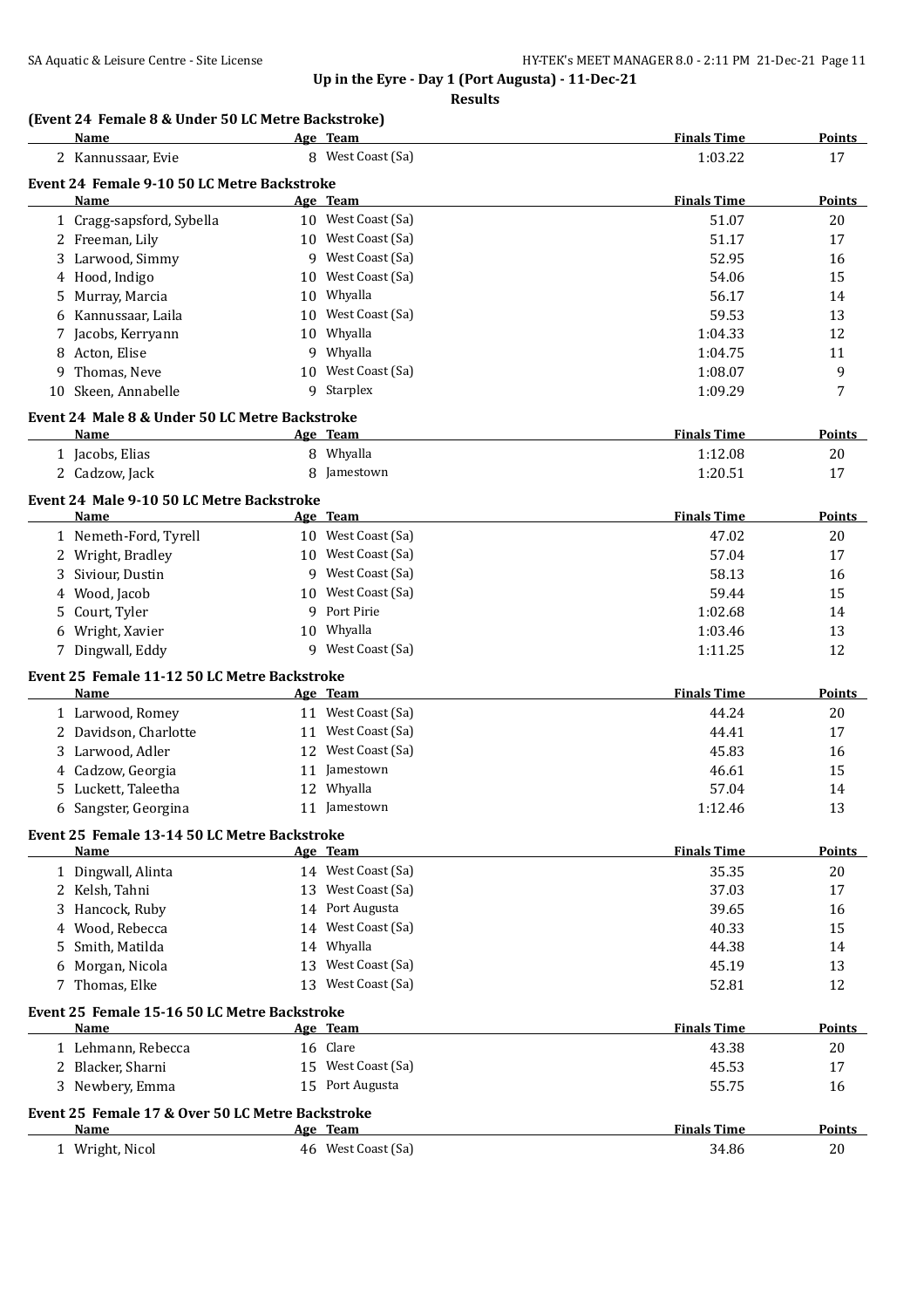| Age Team<br>18 West Coast (Sa)<br>2 Ford, Jamie<br>37.89<br>17<br>17 West Coast (Sa)<br>3 Hurrell, Kylie<br>40.35<br>16<br>Crystal Brook<br>15<br>4 Nicolson, Jordyn<br>18<br>44.13<br>West Coast (Sa)<br>52.08<br>Mcinerney, Ellie<br>20<br>14<br>5.<br>West Coast (Sa)<br>Ford, Sonia<br>48<br>56.25<br>13<br>6<br><b>SCR</b><br>Sangster, Emma<br>42 Jamestown<br>Event 25 Male 11-12 50 LC Metre Backstroke<br><b>Finals Time</b><br>Name<br>Points<br>Age Team<br>11 West Coast (Sa)<br>42.96<br>1 Harris, Toby<br>20<br>12 West Coast (Sa)<br>2 Hood, Beau<br>44.26<br>17<br>12 Port Augusta<br>53.26<br>3 Freebairn, Lachlan<br>16<br>Port Pirie<br>4 Court, Brayden<br>15<br>12<br>1:00.34<br>12 West Coast (Sa)<br>--- Dingwall, Oscar<br><b>NS</b><br>Event 25 Male 13-14 50 LC Metre Backstroke<br><b>Finals Time</b><br>Name<br>Age Team<br>Points<br>13 West Coast (Sa)<br>1 Oestmann, Cohbin<br>37.32<br>20<br>13 West Coast (Sa)<br>2 Davidson, Tyler<br>38.27<br>17<br>14 West Coast (Sa)<br>3 Akehurst, Liam<br>39.67<br>16<br>West Coast (Sa)<br>Kutny, Edward<br>41.06<br>15<br>13<br>4<br>West Coast (Sa)<br>Holley, Braden<br>41.44<br>14<br>13<br>5.<br>West Coast (Sa)<br>Gabb, Ben<br>41.54<br>13<br>14<br>6<br>West Coast (Sa)<br>Oestmann, Kye<br>43.16<br>12<br>7<br>14<br>13 Whyalla<br>45.76<br>8 Beaty, Drake<br>11<br>Event 25 Male 15-16 50 LC Metre Backstroke<br><b>Finals Time</b><br>Name<br>Age Team<br>Points<br>16 Crystal Brook<br>36.92<br>20<br>1 Smart, Max<br>Event 25 Male 17 & Over 50 LC Metre Backstroke<br><b>Finals Time</b><br><b>Points</b><br>Age Team<br>Name<br>17 West Coast (Sa)<br>36.52<br>20<br>1 Perin, Joseph<br>19 West Coast (Sa)<br>2 Adams, Harrison<br>37.45<br>17<br>48 Port Augusta<br>3 Hancock, Mitch<br>45.78<br>16<br>4 Acton, Adam<br>41 Whyalla<br>45.98<br>15<br>21 Clare<br>--- Weatherley, Joshua<br><b>NS</b><br>Event 26 Female 8 & Under 50 LC Metre Breaststroke<br><b>Finals Time</b><br>Name<br>Age Team<br>8 West Coast (Sa)<br>1 Wright, Ebony<br>1:05.42<br>20<br>West Coast (Sa)<br>2 Kannussaar, Evie<br>17<br>8<br>1:19.05<br>Event 26 Female 9-10 50 LC Metre Breaststroke<br><b>Finals Time</b><br>Name<br>Age Team<br>1 Skeen, Sophie<br>10 Starplex<br>53.78<br>$20\,$<br>9 West Coast (Sa)<br>2 Larwood, Simmy<br>59.35<br>17<br>West Coast (Sa)<br>3 Hood, Indigo<br>59.47<br>16<br>10<br>West Coast (Sa)<br>Freeman, Lily<br>1:02.99<br>15<br>10<br>4<br>Starplex<br>Smith, Eliza<br>1:03.34<br>14<br>10<br>5<br>West Coast (Sa)<br>Thomas, Neve<br>13<br>1:03.75<br>10<br>6<br>Starplex<br>Skeen, Annabelle<br>1:14.73<br>12<br>7<br>9<br>West Coast (Sa)<br>Cragg-sapsford, Sybella<br>1:14.78<br>11<br>8<br>10<br>Whyalla<br>9<br>9 Acton, Elise<br>1:20.90<br>9<br>West Coast (Sa)<br>Kannussaar, Laila<br>7<br>1:21.13<br>10<br>10<br>Whyalla<br>Murray, Marcia<br>1:28.31<br>6<br>10<br>11<br>--- Jacobs, Kerryann<br>10 Whyalla<br>NS | (Event 25 Female 17 & Over 50 LC Metre Backstroke)<br>Name |  | <b>Finals Time</b> | Points        |
|-----------------------------------------------------------------------------------------------------------------------------------------------------------------------------------------------------------------------------------------------------------------------------------------------------------------------------------------------------------------------------------------------------------------------------------------------------------------------------------------------------------------------------------------------------------------------------------------------------------------------------------------------------------------------------------------------------------------------------------------------------------------------------------------------------------------------------------------------------------------------------------------------------------------------------------------------------------------------------------------------------------------------------------------------------------------------------------------------------------------------------------------------------------------------------------------------------------------------------------------------------------------------------------------------------------------------------------------------------------------------------------------------------------------------------------------------------------------------------------------------------------------------------------------------------------------------------------------------------------------------------------------------------------------------------------------------------------------------------------------------------------------------------------------------------------------------------------------------------------------------------------------------------------------------------------------------------------------------------------------------------------------------------------------------------------------------------------------------------------------------------------------------------------------------------------------------------------------------------------------------------------------------------------------------------------------------------------------------------------------------------------------------------------------------------------------------------------------------------------------------------------------------------------------------------------------------------------------------------------------------------------------------------------------------------------------------------------------------------------------------------------------------------------------------------------------------------------------------------------------------------------------------------------------------------------------------|------------------------------------------------------------|--|--------------------|---------------|
|                                                                                                                                                                                                                                                                                                                                                                                                                                                                                                                                                                                                                                                                                                                                                                                                                                                                                                                                                                                                                                                                                                                                                                                                                                                                                                                                                                                                                                                                                                                                                                                                                                                                                                                                                                                                                                                                                                                                                                                                                                                                                                                                                                                                                                                                                                                                                                                                                                                                                                                                                                                                                                                                                                                                                                                                                                                                                                                                               |                                                            |  |                    |               |
|                                                                                                                                                                                                                                                                                                                                                                                                                                                                                                                                                                                                                                                                                                                                                                                                                                                                                                                                                                                                                                                                                                                                                                                                                                                                                                                                                                                                                                                                                                                                                                                                                                                                                                                                                                                                                                                                                                                                                                                                                                                                                                                                                                                                                                                                                                                                                                                                                                                                                                                                                                                                                                                                                                                                                                                                                                                                                                                                               |                                                            |  |                    |               |
|                                                                                                                                                                                                                                                                                                                                                                                                                                                                                                                                                                                                                                                                                                                                                                                                                                                                                                                                                                                                                                                                                                                                                                                                                                                                                                                                                                                                                                                                                                                                                                                                                                                                                                                                                                                                                                                                                                                                                                                                                                                                                                                                                                                                                                                                                                                                                                                                                                                                                                                                                                                                                                                                                                                                                                                                                                                                                                                                               |                                                            |  |                    |               |
|                                                                                                                                                                                                                                                                                                                                                                                                                                                                                                                                                                                                                                                                                                                                                                                                                                                                                                                                                                                                                                                                                                                                                                                                                                                                                                                                                                                                                                                                                                                                                                                                                                                                                                                                                                                                                                                                                                                                                                                                                                                                                                                                                                                                                                                                                                                                                                                                                                                                                                                                                                                                                                                                                                                                                                                                                                                                                                                                               |                                                            |  |                    |               |
|                                                                                                                                                                                                                                                                                                                                                                                                                                                                                                                                                                                                                                                                                                                                                                                                                                                                                                                                                                                                                                                                                                                                                                                                                                                                                                                                                                                                                                                                                                                                                                                                                                                                                                                                                                                                                                                                                                                                                                                                                                                                                                                                                                                                                                                                                                                                                                                                                                                                                                                                                                                                                                                                                                                                                                                                                                                                                                                                               |                                                            |  |                    |               |
|                                                                                                                                                                                                                                                                                                                                                                                                                                                                                                                                                                                                                                                                                                                                                                                                                                                                                                                                                                                                                                                                                                                                                                                                                                                                                                                                                                                                                                                                                                                                                                                                                                                                                                                                                                                                                                                                                                                                                                                                                                                                                                                                                                                                                                                                                                                                                                                                                                                                                                                                                                                                                                                                                                                                                                                                                                                                                                                                               |                                                            |  |                    |               |
|                                                                                                                                                                                                                                                                                                                                                                                                                                                                                                                                                                                                                                                                                                                                                                                                                                                                                                                                                                                                                                                                                                                                                                                                                                                                                                                                                                                                                                                                                                                                                                                                                                                                                                                                                                                                                                                                                                                                                                                                                                                                                                                                                                                                                                                                                                                                                                                                                                                                                                                                                                                                                                                                                                                                                                                                                                                                                                                                               |                                                            |  |                    |               |
|                                                                                                                                                                                                                                                                                                                                                                                                                                                                                                                                                                                                                                                                                                                                                                                                                                                                                                                                                                                                                                                                                                                                                                                                                                                                                                                                                                                                                                                                                                                                                                                                                                                                                                                                                                                                                                                                                                                                                                                                                                                                                                                                                                                                                                                                                                                                                                                                                                                                                                                                                                                                                                                                                                                                                                                                                                                                                                                                               |                                                            |  |                    |               |
|                                                                                                                                                                                                                                                                                                                                                                                                                                                                                                                                                                                                                                                                                                                                                                                                                                                                                                                                                                                                                                                                                                                                                                                                                                                                                                                                                                                                                                                                                                                                                                                                                                                                                                                                                                                                                                                                                                                                                                                                                                                                                                                                                                                                                                                                                                                                                                                                                                                                                                                                                                                                                                                                                                                                                                                                                                                                                                                                               |                                                            |  |                    |               |
|                                                                                                                                                                                                                                                                                                                                                                                                                                                                                                                                                                                                                                                                                                                                                                                                                                                                                                                                                                                                                                                                                                                                                                                                                                                                                                                                                                                                                                                                                                                                                                                                                                                                                                                                                                                                                                                                                                                                                                                                                                                                                                                                                                                                                                                                                                                                                                                                                                                                                                                                                                                                                                                                                                                                                                                                                                                                                                                                               |                                                            |  |                    |               |
|                                                                                                                                                                                                                                                                                                                                                                                                                                                                                                                                                                                                                                                                                                                                                                                                                                                                                                                                                                                                                                                                                                                                                                                                                                                                                                                                                                                                                                                                                                                                                                                                                                                                                                                                                                                                                                                                                                                                                                                                                                                                                                                                                                                                                                                                                                                                                                                                                                                                                                                                                                                                                                                                                                                                                                                                                                                                                                                                               |                                                            |  |                    |               |
|                                                                                                                                                                                                                                                                                                                                                                                                                                                                                                                                                                                                                                                                                                                                                                                                                                                                                                                                                                                                                                                                                                                                                                                                                                                                                                                                                                                                                                                                                                                                                                                                                                                                                                                                                                                                                                                                                                                                                                                                                                                                                                                                                                                                                                                                                                                                                                                                                                                                                                                                                                                                                                                                                                                                                                                                                                                                                                                                               |                                                            |  |                    |               |
|                                                                                                                                                                                                                                                                                                                                                                                                                                                                                                                                                                                                                                                                                                                                                                                                                                                                                                                                                                                                                                                                                                                                                                                                                                                                                                                                                                                                                                                                                                                                                                                                                                                                                                                                                                                                                                                                                                                                                                                                                                                                                                                                                                                                                                                                                                                                                                                                                                                                                                                                                                                                                                                                                                                                                                                                                                                                                                                                               |                                                            |  |                    |               |
|                                                                                                                                                                                                                                                                                                                                                                                                                                                                                                                                                                                                                                                                                                                                                                                                                                                                                                                                                                                                                                                                                                                                                                                                                                                                                                                                                                                                                                                                                                                                                                                                                                                                                                                                                                                                                                                                                                                                                                                                                                                                                                                                                                                                                                                                                                                                                                                                                                                                                                                                                                                                                                                                                                                                                                                                                                                                                                                                               |                                                            |  |                    |               |
|                                                                                                                                                                                                                                                                                                                                                                                                                                                                                                                                                                                                                                                                                                                                                                                                                                                                                                                                                                                                                                                                                                                                                                                                                                                                                                                                                                                                                                                                                                                                                                                                                                                                                                                                                                                                                                                                                                                                                                                                                                                                                                                                                                                                                                                                                                                                                                                                                                                                                                                                                                                                                                                                                                                                                                                                                                                                                                                                               |                                                            |  |                    |               |
|                                                                                                                                                                                                                                                                                                                                                                                                                                                                                                                                                                                                                                                                                                                                                                                                                                                                                                                                                                                                                                                                                                                                                                                                                                                                                                                                                                                                                                                                                                                                                                                                                                                                                                                                                                                                                                                                                                                                                                                                                                                                                                                                                                                                                                                                                                                                                                                                                                                                                                                                                                                                                                                                                                                                                                                                                                                                                                                                               |                                                            |  |                    |               |
|                                                                                                                                                                                                                                                                                                                                                                                                                                                                                                                                                                                                                                                                                                                                                                                                                                                                                                                                                                                                                                                                                                                                                                                                                                                                                                                                                                                                                                                                                                                                                                                                                                                                                                                                                                                                                                                                                                                                                                                                                                                                                                                                                                                                                                                                                                                                                                                                                                                                                                                                                                                                                                                                                                                                                                                                                                                                                                                                               |                                                            |  |                    |               |
|                                                                                                                                                                                                                                                                                                                                                                                                                                                                                                                                                                                                                                                                                                                                                                                                                                                                                                                                                                                                                                                                                                                                                                                                                                                                                                                                                                                                                                                                                                                                                                                                                                                                                                                                                                                                                                                                                                                                                                                                                                                                                                                                                                                                                                                                                                                                                                                                                                                                                                                                                                                                                                                                                                                                                                                                                                                                                                                                               |                                                            |  |                    |               |
|                                                                                                                                                                                                                                                                                                                                                                                                                                                                                                                                                                                                                                                                                                                                                                                                                                                                                                                                                                                                                                                                                                                                                                                                                                                                                                                                                                                                                                                                                                                                                                                                                                                                                                                                                                                                                                                                                                                                                                                                                                                                                                                                                                                                                                                                                                                                                                                                                                                                                                                                                                                                                                                                                                                                                                                                                                                                                                                                               |                                                            |  |                    |               |
|                                                                                                                                                                                                                                                                                                                                                                                                                                                                                                                                                                                                                                                                                                                                                                                                                                                                                                                                                                                                                                                                                                                                                                                                                                                                                                                                                                                                                                                                                                                                                                                                                                                                                                                                                                                                                                                                                                                                                                                                                                                                                                                                                                                                                                                                                                                                                                                                                                                                                                                                                                                                                                                                                                                                                                                                                                                                                                                                               |                                                            |  |                    |               |
|                                                                                                                                                                                                                                                                                                                                                                                                                                                                                                                                                                                                                                                                                                                                                                                                                                                                                                                                                                                                                                                                                                                                                                                                                                                                                                                                                                                                                                                                                                                                                                                                                                                                                                                                                                                                                                                                                                                                                                                                                                                                                                                                                                                                                                                                                                                                                                                                                                                                                                                                                                                                                                                                                                                                                                                                                                                                                                                                               |                                                            |  |                    |               |
|                                                                                                                                                                                                                                                                                                                                                                                                                                                                                                                                                                                                                                                                                                                                                                                                                                                                                                                                                                                                                                                                                                                                                                                                                                                                                                                                                                                                                                                                                                                                                                                                                                                                                                                                                                                                                                                                                                                                                                                                                                                                                                                                                                                                                                                                                                                                                                                                                                                                                                                                                                                                                                                                                                                                                                                                                                                                                                                                               |                                                            |  |                    |               |
|                                                                                                                                                                                                                                                                                                                                                                                                                                                                                                                                                                                                                                                                                                                                                                                                                                                                                                                                                                                                                                                                                                                                                                                                                                                                                                                                                                                                                                                                                                                                                                                                                                                                                                                                                                                                                                                                                                                                                                                                                                                                                                                                                                                                                                                                                                                                                                                                                                                                                                                                                                                                                                                                                                                                                                                                                                                                                                                                               |                                                            |  |                    |               |
|                                                                                                                                                                                                                                                                                                                                                                                                                                                                                                                                                                                                                                                                                                                                                                                                                                                                                                                                                                                                                                                                                                                                                                                                                                                                                                                                                                                                                                                                                                                                                                                                                                                                                                                                                                                                                                                                                                                                                                                                                                                                                                                                                                                                                                                                                                                                                                                                                                                                                                                                                                                                                                                                                                                                                                                                                                                                                                                                               |                                                            |  |                    |               |
|                                                                                                                                                                                                                                                                                                                                                                                                                                                                                                                                                                                                                                                                                                                                                                                                                                                                                                                                                                                                                                                                                                                                                                                                                                                                                                                                                                                                                                                                                                                                                                                                                                                                                                                                                                                                                                                                                                                                                                                                                                                                                                                                                                                                                                                                                                                                                                                                                                                                                                                                                                                                                                                                                                                                                                                                                                                                                                                                               |                                                            |  |                    |               |
|                                                                                                                                                                                                                                                                                                                                                                                                                                                                                                                                                                                                                                                                                                                                                                                                                                                                                                                                                                                                                                                                                                                                                                                                                                                                                                                                                                                                                                                                                                                                                                                                                                                                                                                                                                                                                                                                                                                                                                                                                                                                                                                                                                                                                                                                                                                                                                                                                                                                                                                                                                                                                                                                                                                                                                                                                                                                                                                                               |                                                            |  |                    |               |
|                                                                                                                                                                                                                                                                                                                                                                                                                                                                                                                                                                                                                                                                                                                                                                                                                                                                                                                                                                                                                                                                                                                                                                                                                                                                                                                                                                                                                                                                                                                                                                                                                                                                                                                                                                                                                                                                                                                                                                                                                                                                                                                                                                                                                                                                                                                                                                                                                                                                                                                                                                                                                                                                                                                                                                                                                                                                                                                                               |                                                            |  |                    |               |
|                                                                                                                                                                                                                                                                                                                                                                                                                                                                                                                                                                                                                                                                                                                                                                                                                                                                                                                                                                                                                                                                                                                                                                                                                                                                                                                                                                                                                                                                                                                                                                                                                                                                                                                                                                                                                                                                                                                                                                                                                                                                                                                                                                                                                                                                                                                                                                                                                                                                                                                                                                                                                                                                                                                                                                                                                                                                                                                                               |                                                            |  |                    |               |
|                                                                                                                                                                                                                                                                                                                                                                                                                                                                                                                                                                                                                                                                                                                                                                                                                                                                                                                                                                                                                                                                                                                                                                                                                                                                                                                                                                                                                                                                                                                                                                                                                                                                                                                                                                                                                                                                                                                                                                                                                                                                                                                                                                                                                                                                                                                                                                                                                                                                                                                                                                                                                                                                                                                                                                                                                                                                                                                                               |                                                            |  |                    |               |
|                                                                                                                                                                                                                                                                                                                                                                                                                                                                                                                                                                                                                                                                                                                                                                                                                                                                                                                                                                                                                                                                                                                                                                                                                                                                                                                                                                                                                                                                                                                                                                                                                                                                                                                                                                                                                                                                                                                                                                                                                                                                                                                                                                                                                                                                                                                                                                                                                                                                                                                                                                                                                                                                                                                                                                                                                                                                                                                                               |                                                            |  |                    |               |
|                                                                                                                                                                                                                                                                                                                                                                                                                                                                                                                                                                                                                                                                                                                                                                                                                                                                                                                                                                                                                                                                                                                                                                                                                                                                                                                                                                                                                                                                                                                                                                                                                                                                                                                                                                                                                                                                                                                                                                                                                                                                                                                                                                                                                                                                                                                                                                                                                                                                                                                                                                                                                                                                                                                                                                                                                                                                                                                                               |                                                            |  |                    |               |
|                                                                                                                                                                                                                                                                                                                                                                                                                                                                                                                                                                                                                                                                                                                                                                                                                                                                                                                                                                                                                                                                                                                                                                                                                                                                                                                                                                                                                                                                                                                                                                                                                                                                                                                                                                                                                                                                                                                                                                                                                                                                                                                                                                                                                                                                                                                                                                                                                                                                                                                                                                                                                                                                                                                                                                                                                                                                                                                                               |                                                            |  |                    |               |
|                                                                                                                                                                                                                                                                                                                                                                                                                                                                                                                                                                                                                                                                                                                                                                                                                                                                                                                                                                                                                                                                                                                                                                                                                                                                                                                                                                                                                                                                                                                                                                                                                                                                                                                                                                                                                                                                                                                                                                                                                                                                                                                                                                                                                                                                                                                                                                                                                                                                                                                                                                                                                                                                                                                                                                                                                                                                                                                                               |                                                            |  |                    |               |
|                                                                                                                                                                                                                                                                                                                                                                                                                                                                                                                                                                                                                                                                                                                                                                                                                                                                                                                                                                                                                                                                                                                                                                                                                                                                                                                                                                                                                                                                                                                                                                                                                                                                                                                                                                                                                                                                                                                                                                                                                                                                                                                                                                                                                                                                                                                                                                                                                                                                                                                                                                                                                                                                                                                                                                                                                                                                                                                                               |                                                            |  |                    |               |
|                                                                                                                                                                                                                                                                                                                                                                                                                                                                                                                                                                                                                                                                                                                                                                                                                                                                                                                                                                                                                                                                                                                                                                                                                                                                                                                                                                                                                                                                                                                                                                                                                                                                                                                                                                                                                                                                                                                                                                                                                                                                                                                                                                                                                                                                                                                                                                                                                                                                                                                                                                                                                                                                                                                                                                                                                                                                                                                                               |                                                            |  |                    |               |
|                                                                                                                                                                                                                                                                                                                                                                                                                                                                                                                                                                                                                                                                                                                                                                                                                                                                                                                                                                                                                                                                                                                                                                                                                                                                                                                                                                                                                                                                                                                                                                                                                                                                                                                                                                                                                                                                                                                                                                                                                                                                                                                                                                                                                                                                                                                                                                                                                                                                                                                                                                                                                                                                                                                                                                                                                                                                                                                                               |                                                            |  |                    | <b>Points</b> |
|                                                                                                                                                                                                                                                                                                                                                                                                                                                                                                                                                                                                                                                                                                                                                                                                                                                                                                                                                                                                                                                                                                                                                                                                                                                                                                                                                                                                                                                                                                                                                                                                                                                                                                                                                                                                                                                                                                                                                                                                                                                                                                                                                                                                                                                                                                                                                                                                                                                                                                                                                                                                                                                                                                                                                                                                                                                                                                                                               |                                                            |  |                    |               |
|                                                                                                                                                                                                                                                                                                                                                                                                                                                                                                                                                                                                                                                                                                                                                                                                                                                                                                                                                                                                                                                                                                                                                                                                                                                                                                                                                                                                                                                                                                                                                                                                                                                                                                                                                                                                                                                                                                                                                                                                                                                                                                                                                                                                                                                                                                                                                                                                                                                                                                                                                                                                                                                                                                                                                                                                                                                                                                                                               |                                                            |  |                    |               |
|                                                                                                                                                                                                                                                                                                                                                                                                                                                                                                                                                                                                                                                                                                                                                                                                                                                                                                                                                                                                                                                                                                                                                                                                                                                                                                                                                                                                                                                                                                                                                                                                                                                                                                                                                                                                                                                                                                                                                                                                                                                                                                                                                                                                                                                                                                                                                                                                                                                                                                                                                                                                                                                                                                                                                                                                                                                                                                                                               |                                                            |  |                    |               |
|                                                                                                                                                                                                                                                                                                                                                                                                                                                                                                                                                                                                                                                                                                                                                                                                                                                                                                                                                                                                                                                                                                                                                                                                                                                                                                                                                                                                                                                                                                                                                                                                                                                                                                                                                                                                                                                                                                                                                                                                                                                                                                                                                                                                                                                                                                                                                                                                                                                                                                                                                                                                                                                                                                                                                                                                                                                                                                                                               |                                                            |  |                    | <b>Points</b> |
|                                                                                                                                                                                                                                                                                                                                                                                                                                                                                                                                                                                                                                                                                                                                                                                                                                                                                                                                                                                                                                                                                                                                                                                                                                                                                                                                                                                                                                                                                                                                                                                                                                                                                                                                                                                                                                                                                                                                                                                                                                                                                                                                                                                                                                                                                                                                                                                                                                                                                                                                                                                                                                                                                                                                                                                                                                                                                                                                               |                                                            |  |                    |               |
|                                                                                                                                                                                                                                                                                                                                                                                                                                                                                                                                                                                                                                                                                                                                                                                                                                                                                                                                                                                                                                                                                                                                                                                                                                                                                                                                                                                                                                                                                                                                                                                                                                                                                                                                                                                                                                                                                                                                                                                                                                                                                                                                                                                                                                                                                                                                                                                                                                                                                                                                                                                                                                                                                                                                                                                                                                                                                                                                               |                                                            |  |                    |               |
|                                                                                                                                                                                                                                                                                                                                                                                                                                                                                                                                                                                                                                                                                                                                                                                                                                                                                                                                                                                                                                                                                                                                                                                                                                                                                                                                                                                                                                                                                                                                                                                                                                                                                                                                                                                                                                                                                                                                                                                                                                                                                                                                                                                                                                                                                                                                                                                                                                                                                                                                                                                                                                                                                                                                                                                                                                                                                                                                               |                                                            |  |                    |               |
|                                                                                                                                                                                                                                                                                                                                                                                                                                                                                                                                                                                                                                                                                                                                                                                                                                                                                                                                                                                                                                                                                                                                                                                                                                                                                                                                                                                                                                                                                                                                                                                                                                                                                                                                                                                                                                                                                                                                                                                                                                                                                                                                                                                                                                                                                                                                                                                                                                                                                                                                                                                                                                                                                                                                                                                                                                                                                                                                               |                                                            |  |                    |               |
|                                                                                                                                                                                                                                                                                                                                                                                                                                                                                                                                                                                                                                                                                                                                                                                                                                                                                                                                                                                                                                                                                                                                                                                                                                                                                                                                                                                                                                                                                                                                                                                                                                                                                                                                                                                                                                                                                                                                                                                                                                                                                                                                                                                                                                                                                                                                                                                                                                                                                                                                                                                                                                                                                                                                                                                                                                                                                                                                               |                                                            |  |                    |               |
|                                                                                                                                                                                                                                                                                                                                                                                                                                                                                                                                                                                                                                                                                                                                                                                                                                                                                                                                                                                                                                                                                                                                                                                                                                                                                                                                                                                                                                                                                                                                                                                                                                                                                                                                                                                                                                                                                                                                                                                                                                                                                                                                                                                                                                                                                                                                                                                                                                                                                                                                                                                                                                                                                                                                                                                                                                                                                                                                               |                                                            |  |                    |               |
|                                                                                                                                                                                                                                                                                                                                                                                                                                                                                                                                                                                                                                                                                                                                                                                                                                                                                                                                                                                                                                                                                                                                                                                                                                                                                                                                                                                                                                                                                                                                                                                                                                                                                                                                                                                                                                                                                                                                                                                                                                                                                                                                                                                                                                                                                                                                                                                                                                                                                                                                                                                                                                                                                                                                                                                                                                                                                                                                               |                                                            |  |                    |               |
|                                                                                                                                                                                                                                                                                                                                                                                                                                                                                                                                                                                                                                                                                                                                                                                                                                                                                                                                                                                                                                                                                                                                                                                                                                                                                                                                                                                                                                                                                                                                                                                                                                                                                                                                                                                                                                                                                                                                                                                                                                                                                                                                                                                                                                                                                                                                                                                                                                                                                                                                                                                                                                                                                                                                                                                                                                                                                                                                               |                                                            |  |                    |               |
|                                                                                                                                                                                                                                                                                                                                                                                                                                                                                                                                                                                                                                                                                                                                                                                                                                                                                                                                                                                                                                                                                                                                                                                                                                                                                                                                                                                                                                                                                                                                                                                                                                                                                                                                                                                                                                                                                                                                                                                                                                                                                                                                                                                                                                                                                                                                                                                                                                                                                                                                                                                                                                                                                                                                                                                                                                                                                                                                               |                                                            |  |                    |               |
|                                                                                                                                                                                                                                                                                                                                                                                                                                                                                                                                                                                                                                                                                                                                                                                                                                                                                                                                                                                                                                                                                                                                                                                                                                                                                                                                                                                                                                                                                                                                                                                                                                                                                                                                                                                                                                                                                                                                                                                                                                                                                                                                                                                                                                                                                                                                                                                                                                                                                                                                                                                                                                                                                                                                                                                                                                                                                                                                               |                                                            |  |                    |               |
|                                                                                                                                                                                                                                                                                                                                                                                                                                                                                                                                                                                                                                                                                                                                                                                                                                                                                                                                                                                                                                                                                                                                                                                                                                                                                                                                                                                                                                                                                                                                                                                                                                                                                                                                                                                                                                                                                                                                                                                                                                                                                                                                                                                                                                                                                                                                                                                                                                                                                                                                                                                                                                                                                                                                                                                                                                                                                                                                               |                                                            |  |                    |               |
|                                                                                                                                                                                                                                                                                                                                                                                                                                                                                                                                                                                                                                                                                                                                                                                                                                                                                                                                                                                                                                                                                                                                                                                                                                                                                                                                                                                                                                                                                                                                                                                                                                                                                                                                                                                                                                                                                                                                                                                                                                                                                                                                                                                                                                                                                                                                                                                                                                                                                                                                                                                                                                                                                                                                                                                                                                                                                                                                               |                                                            |  |                    |               |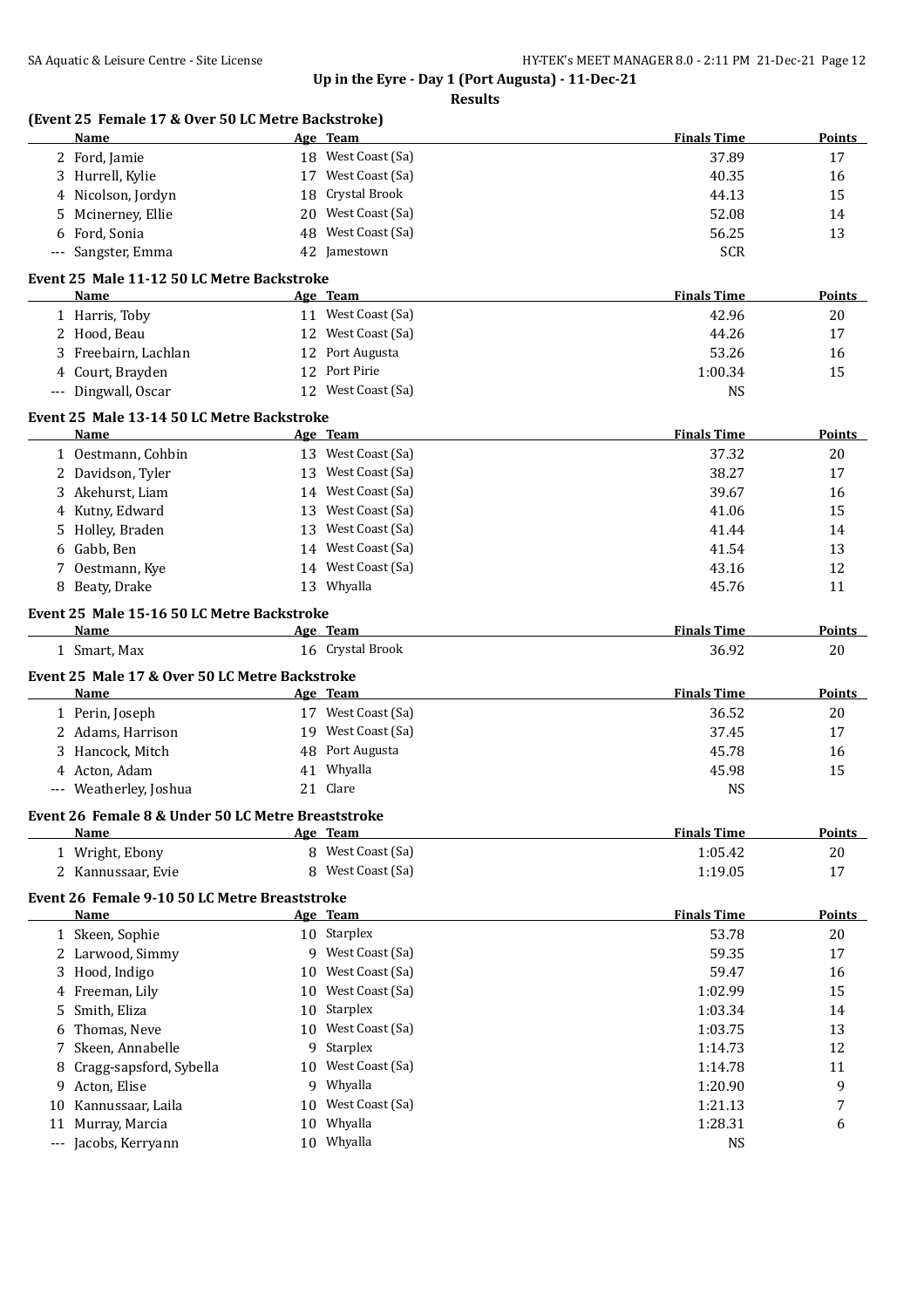|     | Name                                                          |    | Age Team           | <b>Finals Time</b> | <b>Points</b> |
|-----|---------------------------------------------------------------|----|--------------------|--------------------|---------------|
|     | 1 Nemeth-Ford, Tyrell                                         |    | 10 West Coast (Sa) | 53.79              | 20            |
|     | 2 Siviour, Dustin                                             | 9  | West Coast (Sa)    | 54.93              | 17            |
| 3   | Wright, Bradley                                               | 10 | West Coast (Sa)    | 59.18              | 16            |
| 4   | Goreham, Lachlan                                              | 10 | Starplex           | 59.32              | 15            |
| 5   | Wood, Jacob                                                   | 10 | West Coast (Sa)    | 1:10.28            | 14            |
| 6   | Dingwall, Eddy                                                | q  | West Coast (Sa)    | 1:14.55            | 13            |
| --- | Court, Tyler                                                  |    | 9 Port Pirie       | <b>SCR</b>         |               |
|     | Event 27 Female 11-12 50 LC Metre Breaststroke<br>Name        |    | Age Team           | <b>Finals Time</b> | <b>Points</b> |
|     | 1 Davidson, Charlotte                                         |    | 11 West Coast (Sa) | 48.52              | 20            |
|     |                                                               |    | 12 West Coast (Sa) | 48.60              | 17            |
|     | 2 Siviour, Lucy                                               | 12 | Crystal Brook      |                    |               |
| 3   | Hook, Ruby                                                    |    |                    | 49.70              | 16            |
| 4   | Siviour, Tori                                                 |    | 12 West Coast (Sa) | 50.24              | 15            |
| 5   | McInerney, Maggie                                             |    | 11 West Coast (Sa) | 51.63              | 14            |
| 6   | Larwood, Romey                                                |    | 11 West Coast (Sa) | 51.87              | 13            |
| 7   | Larwood, Adler                                                |    | 12 West Coast (Sa) | 52.27              | 12            |
| 8   | Hannaford, Layla                                              |    | 12 Whyalla         | 55.11              | 11            |
| 9   | Goreham, Chelsea                                              |    | 12 Starplex        | 55.90              | 9             |
| 10  | Luckett, Taleetha                                             |    | 12 Whyalla         | 1:00.02            | 7             |
|     | Event 27 Female 13-14 50 LC Metre Breaststroke<br><b>Name</b> |    | Age Team           | <b>Finals Time</b> | <b>Points</b> |
|     | 1 Dingwall, Alinta                                            |    | 14 West Coast (Sa) | 39.02              | 20            |
|     | 2 Wood, Rebecca                                               |    | 14 West Coast (Sa) | 45.83              | 17            |
| 3   | Thomas, Elke                                                  | 13 | West Coast (Sa)    | 47.10              | 16            |
| 4   | Giles, Teah                                                   |    | 14 West Coast (Sa) | 47.30              | 15            |
| 5   | Lyons, Imogen                                                 |    | 13 Whyalla         | 48.50              | 14            |
| 6   | Smith, Matilda                                                |    | 14 Whyalla         | 52.69              | 13            |
|     | 7 Colson, Ailani                                              |    | 13 Port Augusta    | 58.65              | 12            |
|     | Event 27 Female 15-16 50 LC Metre Breaststroke                |    |                    |                    |               |
|     | <b>Name</b>                                                   |    | Age Team           | <b>Finals Time</b> | <b>Points</b> |
|     | 1 Morgan, Simone                                              |    | 16 West Coast (Sa) | 43.96              | 20            |
|     | 2 Lehmann, Rebecca                                            |    | 16 Clare           | 46.40              | 17            |
| 3   | Young, Macy                                                   | 16 | Clare              | 51.01              | 16            |
|     | 4 Newbery, Emma                                               | 15 | Port Augusta       | 54.74              | 15            |
|     | --- Fettke, Ella                                              |    | 15 Gawler          | <b>NS</b>          |               |
|     | Event 27 Female 17 & Over 50 LC Metre Breaststroke            |    |                    |                    |               |
|     | Name                                                          |    | Age Team           | <b>Finals Time</b> | Points        |
|     | 1 Hurrell, Kylie                                              |    | 17 West Coast (Sa) | 39.73              | 20            |
|     | 2 Nicolson, Jordyn                                            |    | 18 Crystal Brook   | 56.39              | 17            |
|     | --- Sangster, Emma                                            |    | 42 Jamestown       | <b>NS</b>          |               |
|     | Event 27 Male 11-12 50 LC Metre Breaststroke<br>Name          |    | Age Team           | <b>Finals Time</b> | Points        |
|     | 1 Dingwall, Oscar                                             |    | 12 West Coast (Sa) | 43.80              | 20            |
|     | 2 Harris, Toby                                                |    | 11 West Coast (Sa) | 49.09              | 17            |
| 3   | Freebairn, Lachlan                                            |    | 12 Port Augusta    | 49.83              | 16            |
| 4   | Hood, Beau                                                    |    | 12 West Coast (Sa) | 51.12              | 15            |
|     |                                                               |    | 11 Port Pirie      |                    |               |
| 5   | Court, Riley                                                  |    |                    | 1:02.71            | 14            |
|     | Event 27 Male 13-14 50 LC Metre Breaststroke<br>Name          |    | <u>Age Team</u>    | <b>Finals Time</b> | Points        |
|     | 1 Akehurst, Liam                                              |    | 14 West Coast (Sa) | 39.72              | 20            |
|     | 2 Oestmann, Kye                                               |    | 14 West Coast (Sa) | 40.82              | 17            |
|     |                                                               |    |                    |                    |               |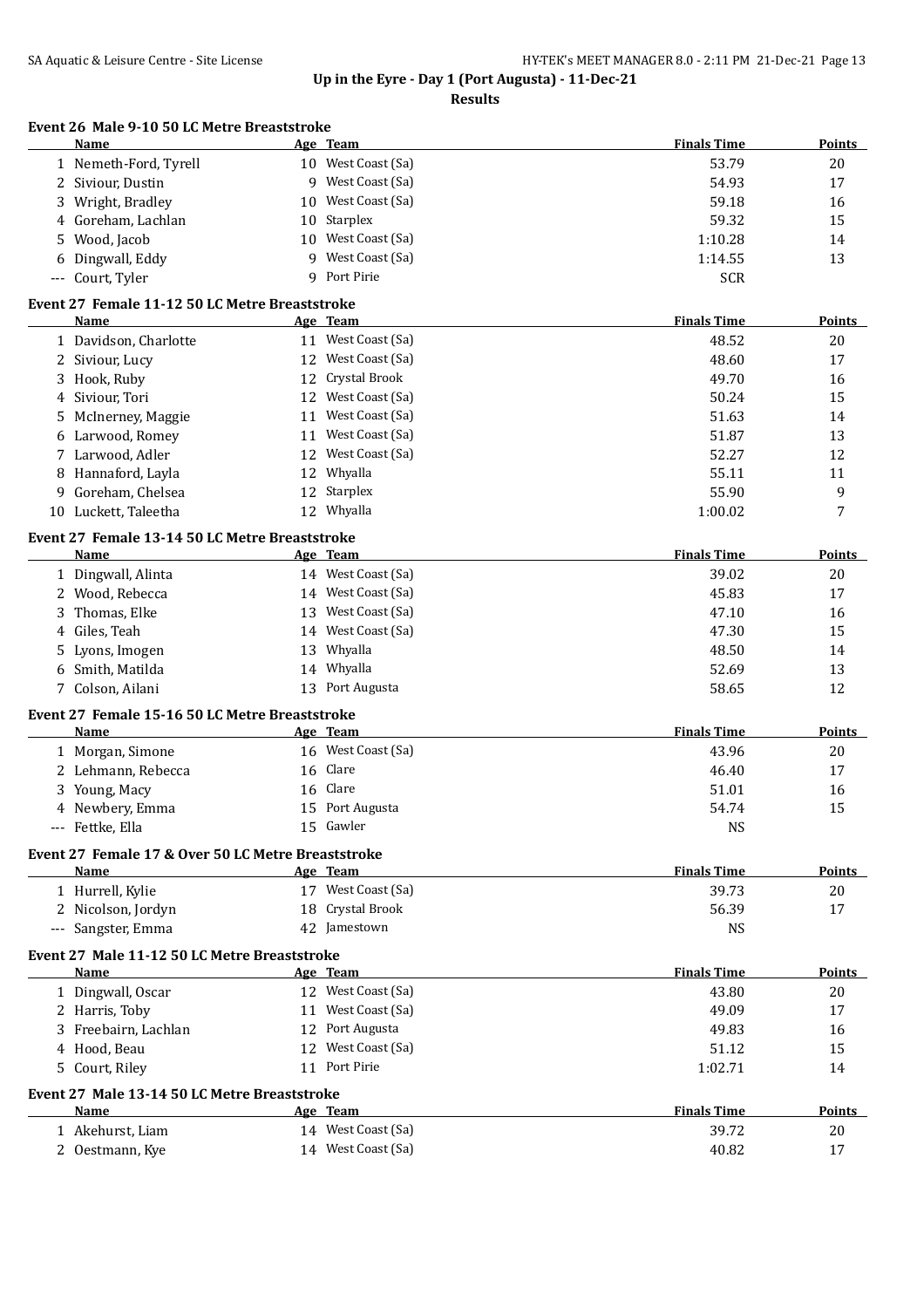|                                          | (Event 27 Male 13-14 50 LC Metre Breaststroke)<br>Name | Age Team                 |                           | <b>Finals Time</b>     | Points        |
|------------------------------------------|--------------------------------------------------------|--------------------------|---------------------------|------------------------|---------------|
|                                          | 3 Smith, Jarrad                                        | 14 Starplex              |                           | 43.17                  | 16            |
| 4                                        | Davidson, Tyler                                        | 13 West Coast (Sa)       |                           | 44.12                  | 15            |
| 5                                        | Gabb, Ben                                              | 14 West Coast (Sa)       |                           | 44.88                  | 14            |
| 6                                        | Smart, Isaac                                           | Crystal Brook<br>13      |                           | 47.05                  | 13            |
|                                          |                                                        | West Coast (Sa)<br>13    |                           |                        | 12            |
| 7                                        | Oestmann, Cohbin                                       |                          |                           | 47.07                  |               |
| 8                                        | Holley, Braden                                         | West Coast (Sa)<br>13    |                           | 49.62                  | 11            |
| 9                                        | Colson, Darius                                         | 14 Port Augusta          |                           | 59.19                  | 9             |
|                                          | Event 27 Male 15-16 50 LC Metre Breaststroke           |                          |                           |                        |               |
|                                          | Name                                                   | Age Team                 |                           | <b>Finals Time</b>     | <b>Points</b> |
|                                          | 1 Smart, Max                                           | 16 Crystal Brook         |                           | 42.08                  | 20            |
|                                          | 2 Hancock, Jamie                                       | 15 Port Augusta          |                           | 49.44                  | 17            |
|                                          | Event 27 Male 17 & Over 50 LC Metre Breaststroke       |                          |                           |                        |               |
|                                          | Name                                                   | Age Team                 |                           | <b>Finals Time</b>     | Points        |
|                                          | 1 Perin, Joseph                                        | 17 West Coast (Sa)       |                           | 37.99                  | 20            |
|                                          | 2 Adams, Harrison                                      | 19 West Coast (Sa)       |                           | 44.23                  | 17            |
|                                          | 3 Acton, Adam                                          | 41 Whyalla               |                           | 47.44                  | 16            |
| 4                                        | Freebairn, Connor                                      | 17 Port Augusta          |                           | 49.15                  | 15            |
| 5                                        | Hancock, Mitch                                         | Port Augusta<br>48       |                           | 55.78                  | 14            |
| $\hspace{0.05cm} \ldots \hspace{0.05cm}$ | Weatherley, Joshua                                     | Clare<br>21              |                           | <b>NS</b>              |               |
|                                          | Event 28 Male 200 LC Metre Medley Relay                |                          |                           |                        |               |
|                                          | <b>Team</b>                                            | Relay                    |                           | <b>Finals Time</b>     | Points        |
|                                          | 1 West Coast (Sa)                                      | A                        |                           | 2:26.23                | 40            |
|                                          | 1) Perin, Joseph 17                                    | 2) Oestmann, Kye 14      | 3) Kutny, Edward 13       | 4) Adams, Harrison 19  |               |
|                                          | 2 West Coast (Sa)                                      | B                        |                           | 2:27.64                | 34            |
|                                          | 1) Oestmann, Cohbin 13                                 | 2) Akehurst, Liam 14     | 3) Davidson, Tyler 13     | 4) Gabb, Ben 14        |               |
|                                          | 3 West Coast (Sa)                                      | C                        |                           | 2:49.98                | 32            |
|                                          | 1) Holley, Braden 13                                   | 2) Dingwall, Oscar 12    | 3) Nemeth-Ford, Tyrell 10 | 4) Hood, Beau 12       |               |
|                                          | 4 Port Augusta                                         | A                        |                           | 3:18.22                | 30            |
|                                          | 1) Freebairn, Connor 17                                | 2) Freebairn, Lachlan 12 | 3) Colson, Darius 14      | 4) Hancock, Jamie 15   |               |
|                                          | 5 Whyalla                                              | A                        |                           | 3:45.47                | 28            |
|                                          | 1) Beaty, Drake 13                                     | 2) Wright, Xavier 10     | 3) Hammond, Jack 11       | 4) Jacobs, Elias 8     |               |
|                                          | Event 29 Female 200 LC Metre Medley Relay              |                          |                           |                        |               |
|                                          | <b>Team</b>                                            | <b>Relay</b>             |                           | <b>Finals Time</b>     | Points        |
|                                          | 1 West Coast (Sa)                                      | A                        |                           | 2:22.25                | 40            |
|                                          | 1) Kelsh, Tahni 13                                     | 2) Hurrell, Kylie 17     | 3) Ford, Jamie 18         | 4) Dingwall, Alinta 14 |               |
|                                          | 2 West Coast (Sa)                                      | B                        |                           | 2:35.85                | 34            |
|                                          | 1) Wright, Nicol 46                                    | 2) Morgan, Simone 16     | 3) Larwood, Romey 11      | 4) Hurrell, Dana 19    |               |
|                                          |                                                        | C                        |                           | 2:52.71                | 32            |
|                                          | 3 West Coast (Sa)                                      |                          |                           |                        |               |
|                                          | 1) Larwood, Adler 12                                   | 2) Wood, Rebecca 14      | 3) Davidson, Charlotte 11 | 4) Morgan, Nicola 13   |               |
|                                          | 4 Whyalla                                              | A                        |                           | 3:07.58                | 30            |
|                                          | 1) Smith, Matilda 14                                   | 2) Luckett, Taleetha 12  | 3) Lyons, Imogen 13       | 4) Hannaford, Layla 12 |               |
|                                          | 5 Port Augusta                                         | A                        |                           | 3:27.99                | 28            |
|                                          | 1) Colson, Ailani 13                                   | 2) Hancock, Ruby 14      | 3) Newbery, Emma 15       | 4) Newberry, Bianca 40 |               |
|                                          | Event 66 Mixed 50 LC Metre Freestyle                   |                          |                           |                        |               |
|                                          | <b>Name</b>                                            | Age Team                 |                           | <b>Finals Time</b>     | <b>Points</b> |
|                                          | 1 Dunn, Justin                                         | 13 West Coast (Sa)       |                           | 34.25                  | 20            |
|                                          | 2 Goreham, Chelsea                                     | 12 Starplex              |                           | 43.28                  | 17            |
|                                          | Sangster, Georgina                                     | 11 Jamestown             |                           | J56.22                 | 16            |
| 4                                        | Newbery, Emma                                          | Port Augusta<br>15       |                           | J46.46                 | 15            |
| 5                                        | Court, Riley                                           | Port Pirie<br>11         |                           | J48.68                 | 14            |
| $---$                                    | Beaty, Drake                                           | Whyalla<br>13            |                           | X33.97                 |               |
| $---$                                    | Perin, Joseph                                          | West Coast (Sa)<br>17    |                           | <b>SCR</b>             |               |
| $\cdots$                                 | Cadzow, Jack                                           | 8 Jamestown              |                           | <b>SCR</b>             |               |
|                                          |                                                        |                          |                           |                        |               |